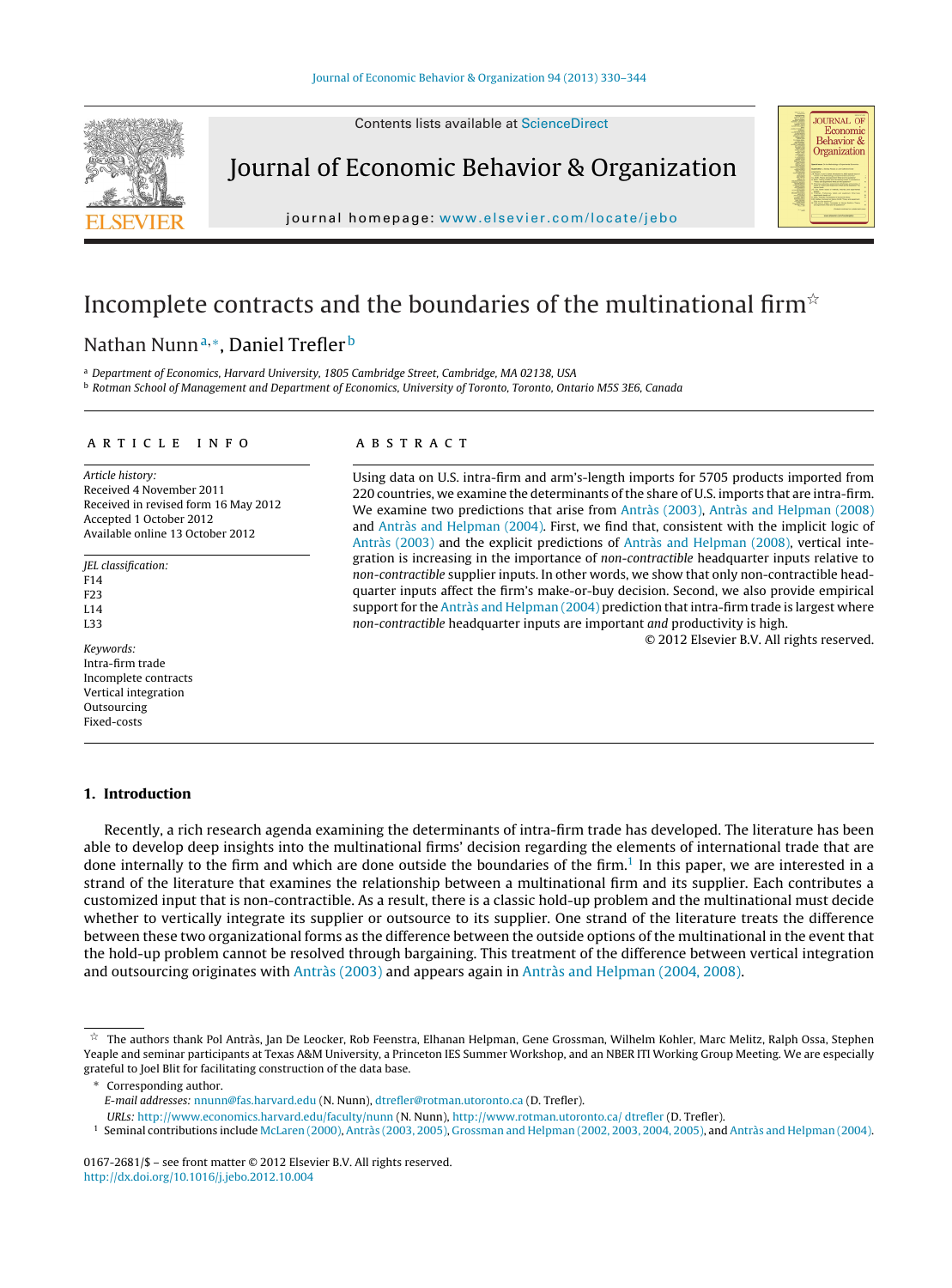<span id="page-1-0"></span>These papers yield two important insights about the determinants of the share of total U.S. imports that are imported by U.S. multinationals from their foreign affiliates (i.e., intra-firm). First, [Antràs](#page-14-0) [\(2003\)](#page-14-0) argues that when the U.S. headquarters firm provides the bulk of the non-contractible inputs, underinvestment in inputs is reduced by highly incentivizing the headquarter. Vertical integration provides such incentives because it allows the headquarter to control at least some of the supplier's inputs even if bilateral bargaining breaks down. In contrast, when the foreign supplier provides the bulk of the non-contractible inputs, the foreign supplier must be highly incentivized. This is done by outsourcing: outsourcing strips the headquarters firm of any control over the supplier's inputs and thus strengthens the bilateral bargaining position of the supplier. In short, the share of U.S. imports that are intra-firm is increasing in the share of (non-contractible) inputs provided by the U.S. headquarters firm. $<sup>2</sup>$ </sup>

While [Antràs](#page-14-0) [\(2003\)](#page-14-0) examines the simplified case where all inputs are non-contractible, [Antràs](#page-14-0) [and](#page-14-0) [Helpman](#page-14-0) [\(2008\)](#page-14-0) allow a portion of the inputs to be contractible. (An alternative interpretation is that they allow all inputs to be partially contractible.) Because [Antràs](#page-14-0) [\(2003\)](#page-14-0) assumes all inputs were non-contractible, in his model what matters is the relative importance of total headquarter-provided inputs relative to supplier inputs. However, as [Antràs](#page-14-0) [and](#page-14-0) [Helpman](#page-14-0) [\(2008\)](#page-14-0) illustrate, when some investments are contractible it is now only necessary to incentivize the non-contractible investments. Therefore, what matters is the importance of non-contractible headquarter investments relative to non-contractible supplier investments.

The second prediction about the share of total U.S. imports that is intra-firm is developed in [Antràs](#page-14-0) [and](#page-14-0) [Helpman](#page-14-0) [\(2004\).](#page-14-0) The authors start with the well-known fact that firms display heterogeneous productivities. They then argue that the fixed costs of producing abroad are lower when outsourcing to a foreign supplier than when using foreign direct investment (vertical integration). Since only the most productive firms capture the market share needed to offset the high costs of vertical integration, not all firms identified by [Antràs](#page-14-0) [\(2003\)](#page-14-0) as candidates for vertical integration will in fact integrate. Only the most productive will. Thus, the share of U.S. imports that are intra-firm will be large when two conditions are simultaneously satisfied: (i) the share of inputs provided by the headquarters firm is large (as in [Antràs,](#page-14-0) [2003\)](#page-14-0) and (ii) firm productivity is high.

Using data on U.S. intra-firm and arm's-length imports for 5705 products imported from 220 countries, we examine these determinants of the share of U.S. imports that are intra-firm. Our conclusions mirror the two predictions listed above. (i) In terms of the [Antràs](#page-14-0) [\(2003\)](#page-14-0) [and](#page-14-0) Antràs and [Helpman](#page-14-0) [\(2008\)](#page-14-0) mechanism, we find support for the role of the importance of noncontractible headquarter inputs relative to non-contractible supplier inputs. (ii) We also find strong support for the [Antràs](#page-14-0) [and](#page-14-0) [Helpman](#page-14-0) [\(2004\)](#page-14-0) prediction that intra-firm trade is largest where headquarter inputs are important and productivity is high.

The paper is organized as follows. Section 2 examines the predictions of [Antràs](#page-14-0) [\(2003\)](#page-14-0) and [Antràs](#page-14-0) [and](#page-14-0) [Helpman](#page-14-0) [\(2008\),](#page-14-0) and Section [3](#page-10-0) examines the predictions from [Antràs](#page-14-0) [and](#page-14-0) [Helpman](#page-14-0) [\(2004\).](#page-14-0) Section [4](#page-13-0) concludes.

#### **2. The boundary of the firm and the role of - [\(Antràs,](#page-14-0) [2003;](#page-14-0) [Antràs](#page-14-0) [and](#page-14-0) [Helpman,](#page-14-0) [2008\)](#page-14-0)**

We begin by reviewing the salient features of the [Antràs](#page-14-0) [\(2003\)](#page-14-0) and [Antràs](#page-14-0) [and](#page-14-0) [Helpman](#page-14-0) [\(2004,](#page-14-0) [2008\)](#page-14-0) models from the perspective of the empirical work to follow. Since the models have been presented and summarized elsewhere, we only review its most important features here.<sup>3</sup>

A U.S. firm produces a brand of a differentiated variety *j* of a product in industry *i*. Demand is generated by CES preferences. To produce the good, the firm must use two inputs, those produced by the U.S. firm  $(h_i(j)$  for headquarters) and those produced by a foreign supplier  $(m_i(j)$  for intermediates). Output of the final good is given by a Cobb–Douglas production function with two key parameters: a Hicks-neutral productivity parameter  $\theta(j)$  that is variety (i.e., match) specific and the cost share of the input provided by the firm  $\eta_i$ , which is an industry-specific parameter. Specifically, production is given by:

$$
q_i(j) = \theta(j) \left(\frac{h_i(j)}{\eta_i}\right)^{\eta_i} \left(\frac{m_i(j)}{1-\eta_i}\right)^{1-\eta_i}.
$$
\n(1)

In [Antràs](#page-14-0) [\(2003\)](#page-14-0) and [Antràs](#page-14-0) [and](#page-14-0) [Helpman](#page-14-0) [\(2004\)](#page-14-0) it is assumed that the two inputs are entirely customized and not contractible. This assumption is relaxed in [Antràs](#page-14-0) [and](#page-14-0) [Helpman](#page-14-0) [\(2008\).](#page-14-0) Customization raises quality to a threshold which allows the final good to be sold to consumers. Unfortunately, for the U.S. firm and its foreign supplier, the investments in customization are non-contractible and they have no value outside of the relationship. Thus, there is a standard hold-up problem. After the investments in customization have been made there is renegotiation over how the ex post quasi-rents from the relationship will be shared.

The timing of the game played by the U.S. firm and its foreign supplier is as follows. After the two parties match, the U.S. firm chooses the organizational form. Then investments in customized inputs are made. Finally, the initial contract is renegotiated and, if there is agreement, the product is sold.

Let  $\beta$  be the generalized Nash share of the ex post quasi-rents from the relationship that go to the U.S. firm. The U.S. firm receives this share plus its outside option. The organizational form – vertical integration versus outsourcing – chosen by the

<sup>&</sup>lt;sup>2</sup> This logic is a specific instance of the larger property rights approach to the firm e.g., [Grossman](#page-14-0) [and](#page-14-0) [Hart](#page-14-0) [\(1986\).](#page-14-0)

<sup>3</sup> See [Helpman](#page-14-0) [\(2006\)](#page-14-0) and [Nunn](#page-14-0) [and](#page-14-0) [Trefler](#page-14-0) [\(2008\).](#page-14-0)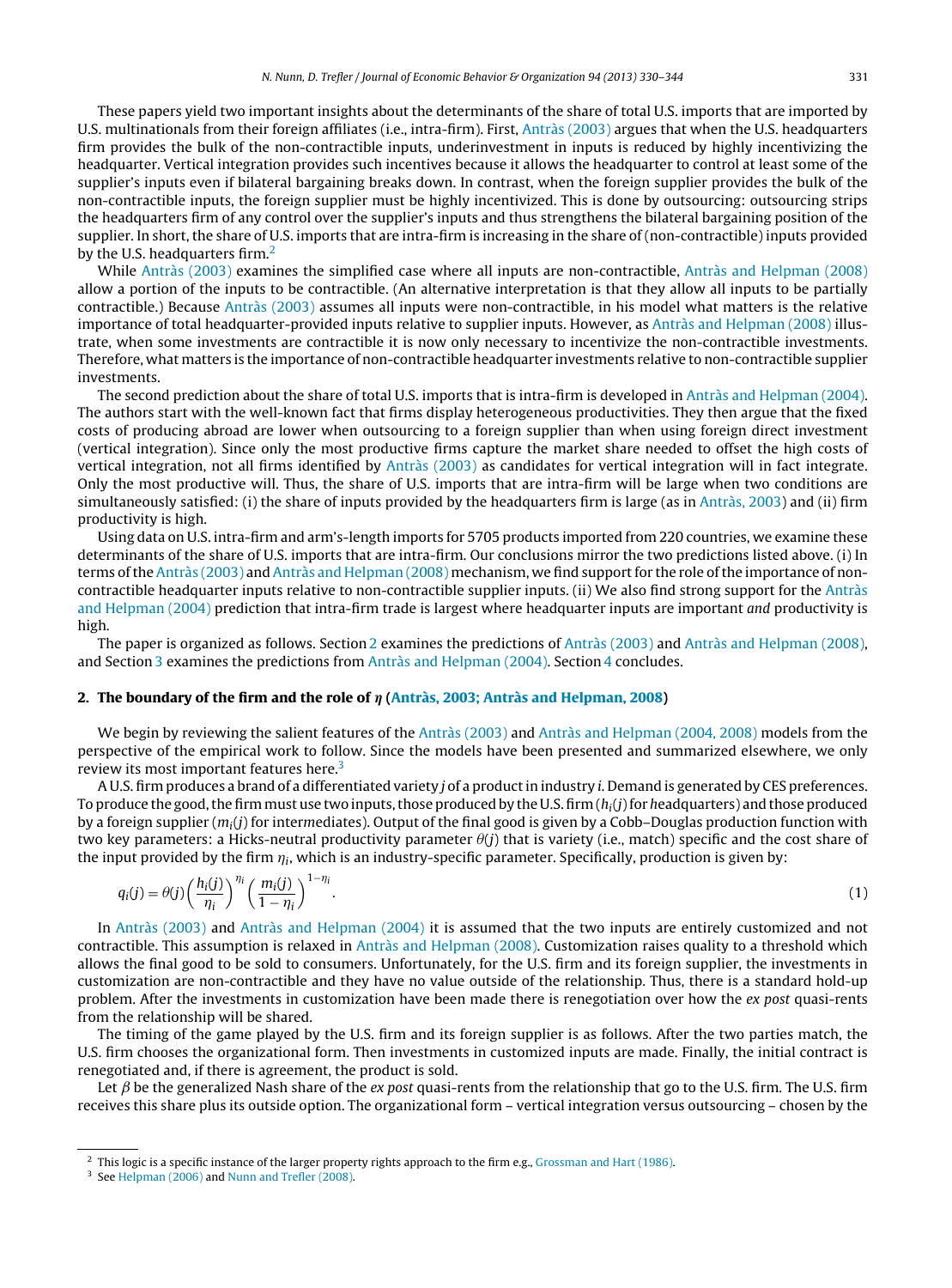<span id="page-2-0"></span>headquarter alters the outside option of the U.S. firm. Regardless of the organizational form, the supplier earns nothing and its outside option is 0. This is also the case for the U.S. firm under outsourcing. However, for a headquarter that has vertically integrated with its supplier, if bargaining breaks down, then the headquarter can still produce some output by 'forcing' its now-disgruntled supplier to do at least some work. Vertical integration is therefore a way for the firm to improve its outside option.

This difference in the headquarter's outside options under the two organizational forms leads to a trade-off. Although vertical integration allows the firm to grab a larger share of the pie, it also potentially leads to a smaller pie because of increased underinvestment by the supplier. This is modeled mathematically as follows. Let  $k = V$ , O subscripts denote the organizational form with V for vertical integration and O for outsourcing. Recall that  $\beta$  is the share of the ex post quasi-rents that goes to the firm. Let  $R_k(j)$  be the revenue generated when there is an agreement. If there is no agreement the firm can only sell a portion  $\delta$  of the final output. With CES preferences and constant markup  $1/\alpha$ , this generates a revenue of  $\delta^{\alpha}R_V(j)$ . Therefore, the firm receives its outside option  $\delta^{\alpha}R_V(j)$  plus a share  $\beta$  of the quasi-rents  $(R_V(j) - \delta^{\alpha}R_V(j))$ . That is, the firm receives  $\delta^{\alpha} + \beta(1 - \delta^{\alpha})R_V(i)$ . Let  $\beta_V = \delta^{\alpha} + \beta(1 - \delta^{\alpha})$  be the firm's share of revenues under vertical integration. Under outsourcing, the outside option is 0 and the quasi-rents are  $R_O(j)$  so that the firm receives  $0 + \beta(R_O(j) - 0) = \beta R_O(j)$ . Let  $\beta_O = \beta$ be the firm's share of total revenues under outsourcing. The upshot of all this is the central result that the organizational form alters the U.S. firm's share of revenue. In particular,  $\beta_V > \beta_O$ .

Both the U.S. firm and the foreign supplier invest and hence each must worry about the other's underinvestment. Where  $\eta_i$  is large, the surplus generated by the relationship is particularly sensitive to the amount of investment undertaken by the U.S. firm. To reduce the degree of underinvestment by the U.S. firm, the firm must be given a large share of the revenue. This share is largest under vertical integration because  $\beta_V > \beta_O$ . This is a specific instance of the [Grossman](#page-14-0) [and](#page-14-0) [Hart](#page-14-0) [\(1986\)](#page-14-0) property-rights theory of the firm where residual control rights are allocated to the U.S. firm. In contrast, when  $\eta_i$  is small, the surplus generated by the relationship is particularly sensitive to the amount of investment undertaken by the supplier. To reduce supplier underinvestment, the supplier must be given a large share of the revenue. Outsourcing accomplishes this because  $1 - \beta_0 > 1 - \beta_V$ .

In [Antràs](#page-14-0) [\(2003\)](#page-14-0) it is assumed that  $\theta$ (j)=1 for all headquarter-supplier pairs. The results when this assumption is relaxed are analyzed in [Antràs](#page-14-0) [and](#page-14-0) [Helpman](#page-14-0) [\(2004\).](#page-14-0) We describe this case in Section [3.](#page-10-0)

With the assumption that  $\theta(j)$ =1, [Antràs](#page-14-0) [\(2003\)](#page-14-0) shows that there is a unique value of  $\eta_i$  (call it  $\eta_c$ ) such that the U.S. firm prefers vertical integration for  $\eta_i > \eta_c$  and prefers outsourcing otherwise.

**Hypothesis 1.** There exists a unique cut-off  $\eta_c$  with the following property. If  $\eta_i > \eta_c$  then the firm will vertically integrate with the supplier. If  $\eta_i < \eta_c$  then the firm will outsource from the supplier.

We begin by testing Hypothesis 1. The following section describes the data used to test Hypothesis 1 and subsequent hypotheses which are derived from [Antràs](#page-14-0) [and](#page-14-0) [Helpman](#page-14-0) [\(2004,](#page-14-0) [2008\).](#page-14-0)

#### 2.1. Data sources

To investigate Hypothesis 1 we use data on intra-firm and total trade from the U.S. Census Bureau. Importers bringing goods into the United States are required by law to report whether or not the transaction is with a related party. This information allows us to identify whether imports are intra-firm (related party) or at arm's-length (non-related party). See [Appendix](#page-14-0) [A](#page-14-0) for details. The trade data are at the 6-digit Harmonized System (HS6) level for the year 2005.<sup>4</sup>

Our key dependent variable is intra-firm imports as a share of total U.S. imports. Let i index industries and let  $M_i^V$  be the value of intra-firm U.S. imports in industry i. The V superscript is for vertical integration. Let  $M^O_i$  be the value of arm's-length U.S. imports in industry i. The O subscript is for outsourcing.  $M_i^V + M_i^O$  is total U.S. imports and  $M_i^V/(M_i^V+M_i^O)$  is intra-firm imports as a share of total U.S. imports in industry i.

[Antràs](#page-14-0) [\(2003\)](#page-14-0) takes a stand on how we measure the headquarter intensity of an industry  $\eta_i$ , arguing that capital investments can be provided by the headquarter, but not labor investments. In subsequent papers, the headquarter intensity has been interpreted as including inputs such as R&D, advertising, and managerial skill (see [Antràs](#page-14-0) [and](#page-14-0) [Helpman,](#page-14-0) [2004,](#page-14-0) [2008;](#page-14-0) [Yeaple,](#page-14-0) [2006\).](#page-14-0) At the outset, we do not take a stance on which characteristics best measure inputs provided by the headquarter. Instead, we construct measures of each type of input and let the data speak, indicating which measure produces results that are consistent with the model. We construct three measures that potentially capture the headquarter intensity of an industry. The first is the original measure proposed in [Antràs](#page-14-0) [\(2003\),](#page-14-0) capital intensity. We also construct measures of skill-intensity and R&D intensity to capture managerial inputs and R&D inputs, both of which are potentially inputs provided by the headquarter. As a test of the model we also construct a factor intensity measure for which it is likely that the input is not provided by the headquarter. The measure is material intensity.

Capital, skill, and material intensities are constructed using data on the factor intensity of production in each industry, which are from the U.S. Census Bureau's 2005 Annual Survey of Manufactures. We use U.S. factor intensities, assuming that they are correlated with the factor intensity of production in other countries. For each 6-digit NAICS industry we

<sup>4</sup> We are grateful to Andy Bernard for drawing our attention to these data. See [Bernard](#page-14-0) et [al.](#page-14-0) [\(2005\)](#page-14-0) for an example of how the data have been used.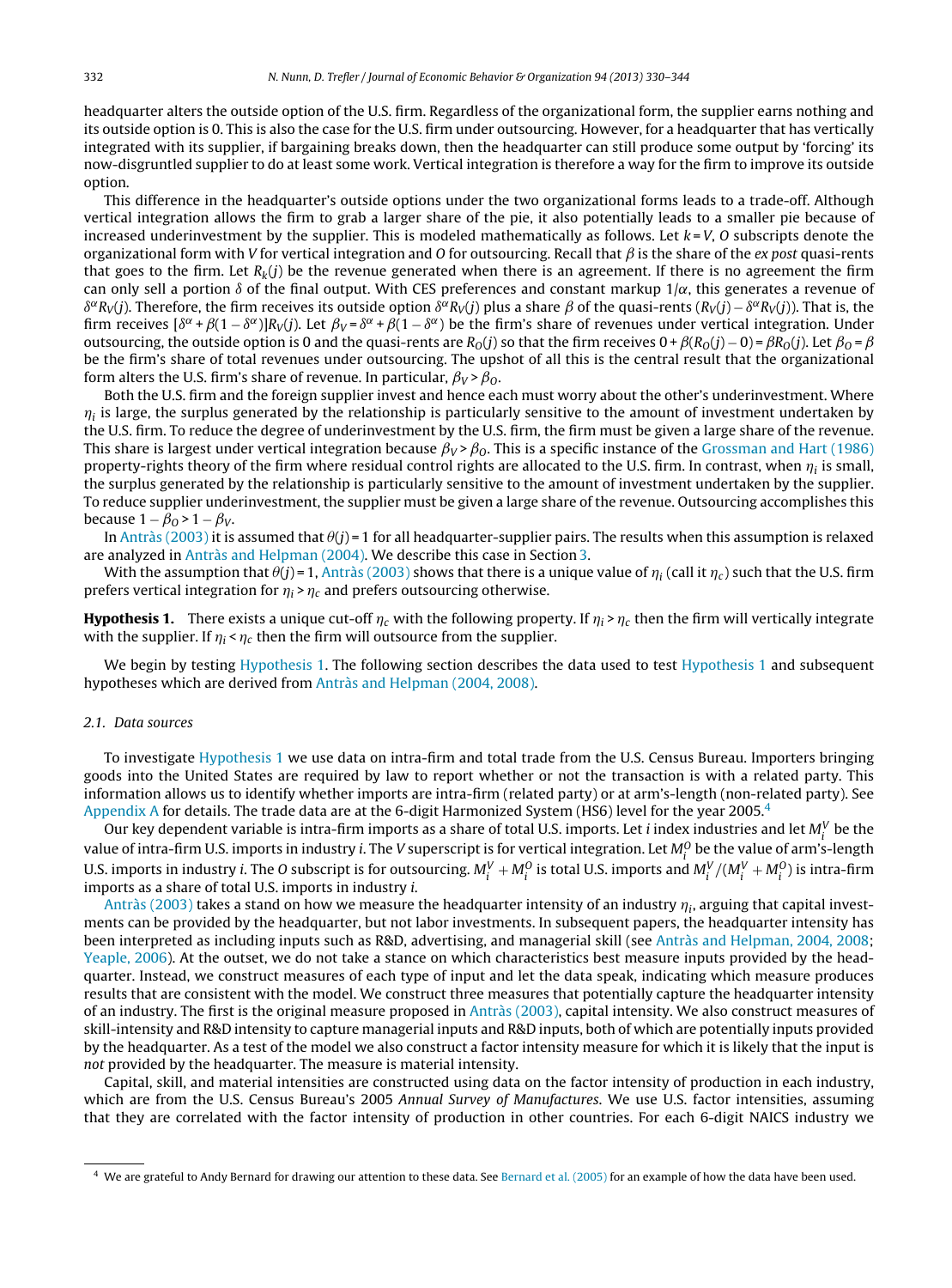<span id="page-3-0"></span>**Table 1**

Headquarter intensity and intra-firm trade: testing [Antràs](#page-14-0) [\(2003\),](#page-14-0) looking across industries.

|                                  | Dependent variable: $M_i^V/(M_i^V+M_i^O)$ |                       |                        |                       |                       |
|----------------------------------|-------------------------------------------|-----------------------|------------------------|-----------------------|-----------------------|
|                                  | (1)                                       | (2)                   | (3)                    | (4)                   | (5)                   |
| $ln R$ and $D/Sales$             | $0.318***$<br>(0.056)                     | $0.310***$<br>(0.055) | $0.213***$<br>(0.072)  | $0.273***$<br>(0.072) | $0.288***$<br>(0.069) |
| In Skilled Labor/Worker          | $0.172***$<br>(0.102)                     | $0.208***$<br>(0.057) | $0.236***$<br>(0.082)  | $0.302***$<br>(0.081) | $0.239***$<br>(0.075) |
| In Materials/Worker              | 0.098<br>(0.065)                          | 0.091<br>(0.065)      | $0.173**$<br>(0.074)   | $0.155***$<br>(0.076) | $0.147*$<br>(0.076)   |
| In Capital/Worker                | $0.167***$<br>(0.064)                     |                       |                        |                       |                       |
| In Buildings/Worker              |                                           | $-0.111$<br>(0.064)   | 0.005<br>(0.071)       | $-0.029$<br>(0.076)   |                       |
| In Machinery/Worker              |                                           | $0.269***$<br>(0.072) |                        |                       |                       |
| In Computers/Worker              |                                           |                       | 0.115<br>(0.078)       |                       |                       |
| In Autos/Worker                  |                                           |                       | $-0.245***$<br>(0.069) |                       |                       |
| In Other Machinery/Worker        |                                           |                       | $0.197**$<br>(0.089)   | $0.207**$<br>(0.092)  | $0.203**$<br>(0.086)  |
| In Non-Specific Machinery/Worker |                                           |                       |                        | $-0.072$<br>(0.074)   |                       |
| In Non-Specific Capital/Worker   |                                           |                       |                        |                       | $-0.056$<br>(0.074)   |
| Number of observations           | 298<br>0.20                               | 294<br>0.23           | 200<br>0.31            | 200<br>0.27           | 209<br>0.24           |
| R-Squared                        |                                           |                       |                        |                       |                       |

Notes: The dependent variable  $M_i^V/(M_i^V+M_i^O)$  is U.S. intra-firm imports as a share of total U.S. imports. An observation is a 6-digit NAICS industry. Standardized 'beta' coefficients are reported with their standard errors in brackets. \*\*\*, \*\* and \* indicate significance at the 1, 5 and 10 percent levels, respectively. 'Non-Specific Machinery' is Computers +Autos. 'Non-Specific Capital' is Buildings + Computers +Autos. 'Other Machinery' is (total) Capital minus Buildings, Computers, and Autos.

collect information on annual capital expenditures, wages of production workers and non-production workers, and total expenditures on materials. Using this information we construct measures of capital intensity denoted  $K_i/L_i$ , skill-intensity  $S_i/L_i$  and material intensity  $N_i/L_i$ . Capital intensity  $K_i/L_i$  is measured as the natural log of capital expenditures divided by all worker wages. Similarly, material intensity  $N_i/L_i$  is measured as log material expenditures divided by worker wages. Skill intensity  $S_i/L_i$  is the log ratio of non-production worker wages to total worker wages.

Because the Annual Survey of Manufactures does not include information on R&D expenditures, the data used to construct R&D intensity are taken from the Orbis database, which has information on over 30 million companies worldwide. The database, constructed by Bureau van Dijk Electronic Publishing, is constructed using information from over 40 different information providers. Both private and public companies are listed in the database, with over 99 percent of the companies being private. We measure R&D intensity, which we denote  $RD_i/Q_i$ , by the natural log of global R&D expenditures divided by firm sales in each industry.5

#### 2.2. Examining [hypothesis](#page-2-0) [1](#page-2-0) ([Antràs,](#page-14-0) [2003\)](#page-14-0)

[Antràs](#page-14-0) [\(2003\)](#page-14-0) examined [Hypothesis](#page-2-0) [1](#page-2-0) using BEA data on intra-firm U.S. imports as a share of total U.S. imports. As we noted above, he related this share to capital intensity, his proxy for  $\eta_i$ . We start by examining his relationship with roughly 300 NAICS 6-digit industries. In particular, we consider the following cross-industry regression:

$$
\frac{M_i^V}{M_i^V + M_i^O} = \gamma + \gamma_S \frac{S_i}{L_i} + \gamma_R \frac{R D_i}{Q_i} + \gamma_N \frac{N_i}{L_i} + \gamma_K \frac{K_i}{L_i} + \varepsilon_i,
$$
\n(2)

where  $M_i^V/(M_i^V+M_i^O)$  is the share of U.S. imports in industry *i* that are intra-firm;  $S_i/L_i$  is log of non-production worker wages to total worker wages;  $RD_i/Q_i$  is the log of R&D expenditures divided by sales;  $N_i/L_i$  is the log of expenditures on materials divided by total worker wages;  $K_i/L_i$  is the log of capital expenditures divided by total worker wages.

Estimates of Eq.  $(2)$  appear in column 1 of Table 1. The coefficient for capital intensity is positive and statistically significant, a resultthat confirms the previous findings of[Antràs](#page-14-0) [\(2003\),](#page-14-0) [Yeaple](#page-14-0) [\(2006\),](#page-14-0) [Bernard](#page-14-0) et [al.\(2008\),](#page-14-0) and [Nunn](#page-14-0) [and](#page-14-0) [Trefler](#page-14-0) [\(2008\).](#page-14-0) The estimated coefficients for skill-intensity and R&D intensity are also positive and statistically significant. The positive

<sup>&</sup>lt;sup>5</sup> If we do not take the natural log of  $K_i/L_i$ ,  $S_i/L_i$ , and  $RD_i/Q_i$ , these measures are left skewed. Taking the natural log results in distributions that are more normally distributed.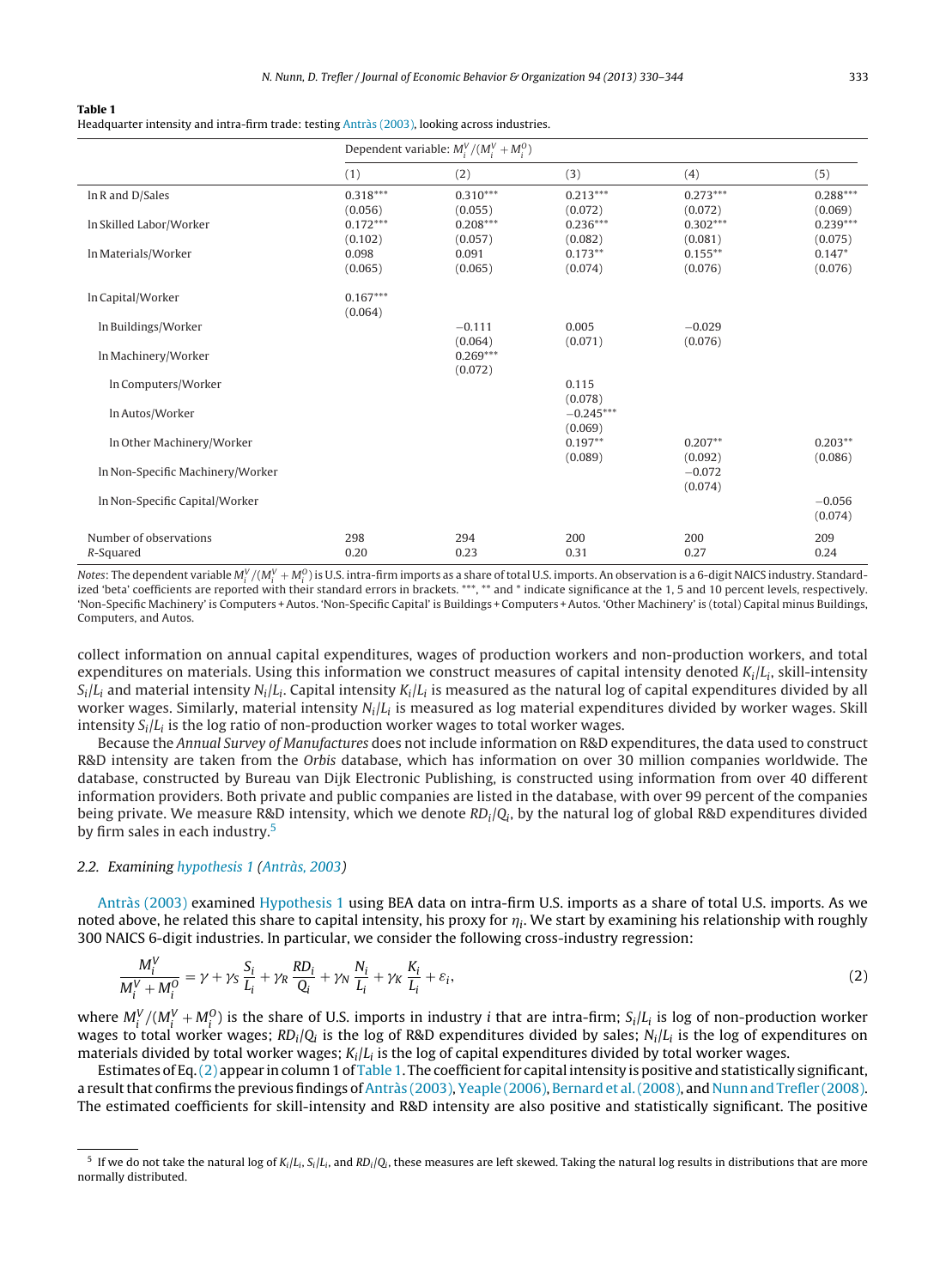<span id="page-4-0"></span>coefficient for R&D intensity confirms the finding of [Antràs](#page-14-0) [\(2003\)](#page-14-0) and [Yeaple](#page-14-0) [\(2006\),](#page-14-0) while the positive coefficient for skillintensity differs from [Antràs](#page-14-0) [\(2003\)](#page-14-0) and [Yeaple](#page-14-0) [\(2006\),](#page-14-0) who find no statistically significant relationship, but is consistent with the positive coefficient for skill-intensity found by [Bernard](#page-14-0) et [al.](#page-14-0) [\(2008\).](#page-14-0) The difference in the results may be that [Antràs](#page-14-0) [\(2003\)](#page-14-0) and [Yeaple](#page-14-0) [\(2006\)](#page-14-0) use data from a much smaller sample of countries and more aggregate industry data than either us or [Bernard](#page-14-0) et [al.](#page-14-0) [\(2008\).](#page-14-0)

Because we report standardized 'beta' coefficients, one can easily assess and compare the magnitudes of the coefficients for the capital, skill and R&D intensity measures. According to the estimates of column (1), a one standard deviation increase in capital results in a .167 standard deviation increase in the share of intra-firm imports. This is an economically large effect. The estimated coefficients for skill and R&D intensity, which are even larger, are .172 and .318, respectively.

Recall that in [Antràs](#page-14-0) [\(2003\)](#page-14-0) the input being produced  $q_i(j)$  is a customized variety j of a good in industry i. Because the input is specific to the variety, and therefore to the headquarter-supplier match, it is assumed that investments in h and  $m$  are also relationship-specific. That is, they have no value outside of the match. This is an important aspect about the investments in the production of the input which has been taken for granted in previous empirical work such as [Yeaple](#page-14-0) [\(2006\)](#page-14-0) and [Nunn](#page-14-0) [and](#page-14-0) [Trefler](#page-14-0) [\(2008\).](#page-14-0) This suggests that when examining capital investments what is important are capital investments that are relationship-specific and therefore have no value outside of the match.

We examine this implication of the model by examining different forms of capital, each with different resale values outside of the relationship. To do this we again rely on data from the 2005 Annual Survey of Manufactures. The survey reports total capital divided into the following categories: (i) buildings, (ii) computers, (iii) automobiles, and (iv) other machinery. Among these, buildings, computers, and automobiles have a higher outside value than other forms of machinery. Buildings can be resold and used in the production of other goods. This is in contrast to specialized machinery, which has significantly less use outside of its intended production process. Similarly, computers and automobiles, can be resold and have a use outside of the relationship. Computers include standard desktop computers. Automobiles only include standard vehicles that are driven on roads and do not include specialized vehicles. Both computers and automobiles have much greater outside uses relative to machinery that can only be used directly in the production process.

We construct multiple measures of capital intensity using the capital expenditure data from the 2005 Annual Survey of Manufactures and include these in Eq.  $(2)$ . The results are reported in columns  $(2)$ – $(5)$  of [Table](#page-3-0) 1. Each capital intensity measure is constructed as the natural log of the relevant capital expenditures divided by total worker wages.

We begin by dividing capital between buildings and machinery (which is total capital minus buildings). If capital is an input provided by the headquarter as asserted by [Antràs](#page-14-0) [\(2003\),](#page-14-0) and if machinery is relationship-specific,then a greater machinery intensity increases the need to incentivize the headquarter, and, therefore, there should be more vertical integration and a greater share of intra-firm imports. As reported in column (2), this is indeed what we observe in the data. The coefficient for machinery intensity is positive and statistically significant. Note however, that if buildings are not relationship-specific as we argue, then an increase in the building intensity of an industry does not increase the need to incentivize the headquarter and therefore it should not increase the share of U.S. imports that are intra-firm. This is what we observe in the data. The coefficient for building intensity is not positive and significant like machinery intensity. Instead, it has a negative and statistically insignificant effect on the share of imports that are intra-firm.

We examine this result further in column (3), where we disaggregate capital further, and separately include measures of the factor intensity of buildings, computers, automobiles, and other machinery (total capital minus buildings, computers and autos). Because the value of buildings, computers and automobiles outside of the relationship is likely higher than other forms of capital, we do not expect a positive relationship between these factor intensities and the share of trade that is intra-firm. The estimation results are consistent with this. Only the estimated coefficient for other machinery intensity is positive and statistically significant.

In columns (4) and (5) we report alternative specifications. In column (4) we aggregate computers and automobiles and include this measure, which we label 'non-specific machinery', along with buildings and other machinery in the estimating equation. In column (5) we include an aggregated measure, called 'non-specific capital' (the sum of buildings, computers and automobiles), along with other machinery in the estimating equation. In both specifications, the coefficient for the residual capital intensity measure 'other machinery' is the only coefficient that is positive and statistically significant.

Overall, the results of columns  $(2)$ – $(5)$  of [Table](#page-3-0) 1 show that only for the relationship-specific capital intensity measure do we find the predicted positive relationship with the share of imports that are intra-firm.

The validity of estimating Eq.  $(2)$  rests on the assumption that we can aggregate across exporting countries. Yet as [Schott](#page-14-0) [\(2004\)](#page-14-0) notes, this may be misleading because an HS6 good produced in a poor country may be very different from an HS6 good produced in a rich country. To address this, we follow [Nunn](#page-14-0) [and](#page-14-0) [Trefler](#page-14-0) [\(2008\)](#page-14-0) and estimate a regression that examines variation across industries and countries:

$$
\frac{M_{ic}^V}{M_{ic}^V + M_{ic}^0} = \gamma_c + \gamma_S \frac{S_i}{L_i} + \gamma_R \frac{RD_i}{Q_i} + \gamma_N \frac{N_i}{L_i} + \gamma_K \frac{K_i}{L_i} + \varepsilon_{ic},\tag{3}
$$

where i now subscripts HS6 products rather than 6-digit NAICS industries, and c denotes countries.  $M_{ic}^V/(M_{ic}^V+M_{ic}^0)$  is the share of U.S. imports from country c in industry *i* that are intra-firm. As before  $S_i/L_i$  is the log of non-production worker wages to total worker wages;  $RD_i/Q_i$  is the log of R&D expenditures divided by sales;  $N_i/L_i$  is the log of expenditures on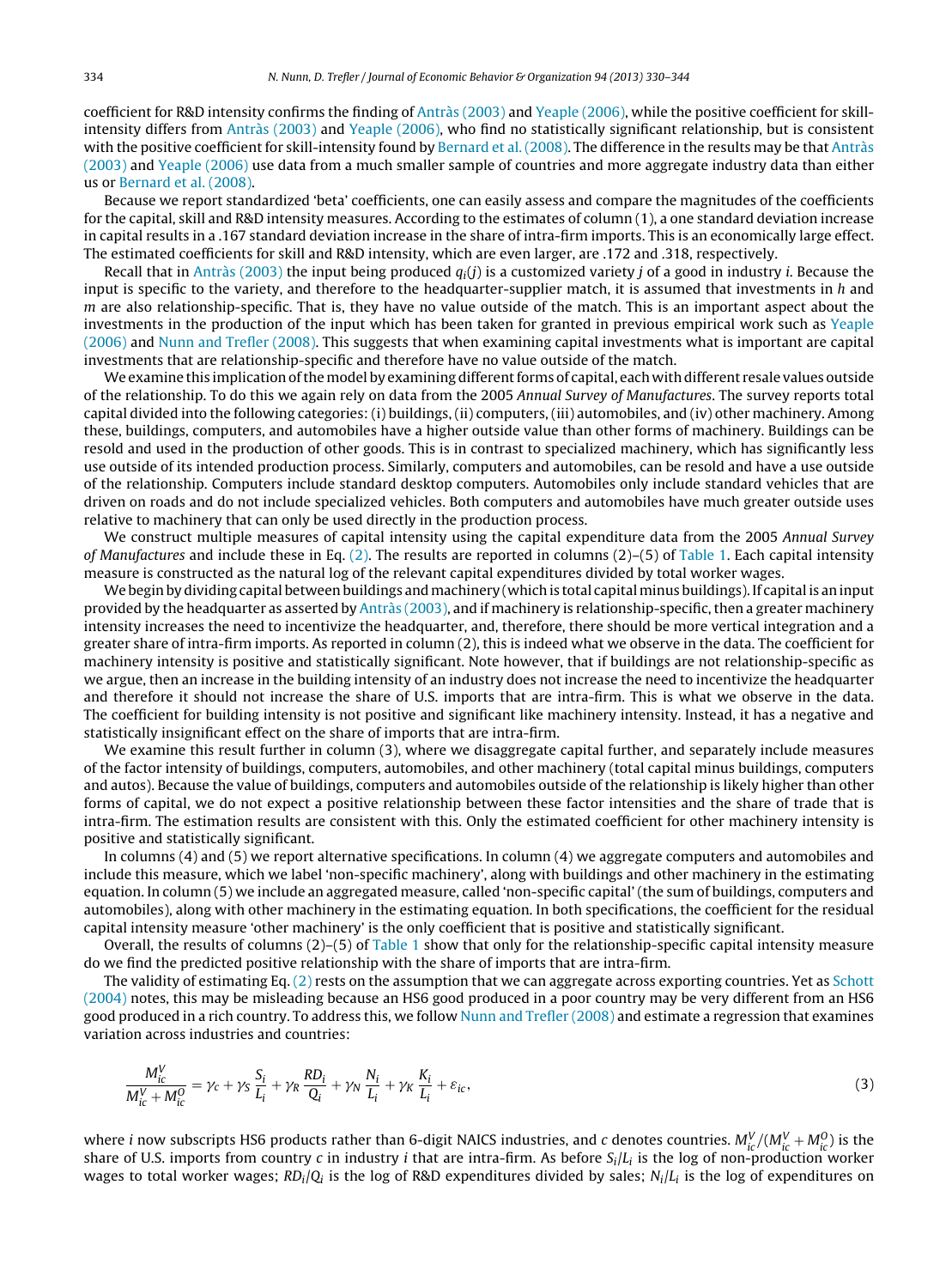<span id="page-5-0"></span>**Table 2**

Headquarter intensity and intra-firm trade: testing [Antràs](#page-14-0) [\(2003\),](#page-14-0) looking across industries and countries.

|                                                               | Dependent variable: $M_{ic}^V/(M_{ic}^V+M_{ic}^O)$ |                       |                       |                       |                       |
|---------------------------------------------------------------|----------------------------------------------------|-----------------------|-----------------------|-----------------------|-----------------------|
|                                                               | (1)                                                | (2)                   | (3)                   | (4)                   | (5)                   |
| Determinants of the share of U.S. imports that are intra-firm |                                                    |                       |                       |                       |                       |
| In R and D/Sales                                              | $0.074***$                                         | $0.062***$            | $0.051***$            | $0.064***$            | $0.065***$            |
|                                                               | (0.014)                                            | (0.013)               | (0.014)               | (0.015)               | (0.015)               |
| In Skilled Labor/Worker                                       | $0.070***$<br>(0.024)                              | $0.090***$<br>(0.025) | $0.121***$<br>(0.028) | $0.130***$<br>(0.026) | $0.122***$<br>(0.024) |
| In Materials/Worker                                           | $0.029*$                                           | 0.023                 | 0.019                 | 0.018                 | 0.023                 |
|                                                               | (0.017)                                            | (0.016)               | (0.017)               | (0.017)               | (0.016)               |
| In Capital/Worker                                             | $0.043**$                                          |                       |                       |                       |                       |
|                                                               | (0.017)                                            |                       |                       |                       |                       |
| In Buildings/Worker                                           |                                                    | $-0.046***$           | $-0.034*$             | $-0.039*$             |                       |
|                                                               |                                                    | (0.010)<br>$0.078***$ | (0.034)               | (0.020)               |                       |
| In Machinery/Worker                                           |                                                    | (0.028)               |                       |                       |                       |
| In Computers/Worker                                           |                                                    |                       | 0.000                 |                       |                       |
|                                                               |                                                    |                       | (0.020)               |                       |                       |
| In Autos/Worker                                               |                                                    |                       | $-0.052***$           |                       |                       |
|                                                               |                                                    |                       | (0.014)               |                       |                       |
| In Other Machinery/Worker                                     |                                                    |                       | $0.095***$            | $0.087***$            | $0.082***$            |
| In Non-Specific Machinery/Worker                              |                                                    |                       | (0.019)               | (0.019)<br>$-0.031$   | (0.019)               |
|                                                               |                                                    |                       |                       | (0.021)               |                       |
| In Non-Specific Capital/Worker                                |                                                    |                       |                       |                       | $-0.053**$            |
|                                                               |                                                    |                       |                       |                       | (0.018)               |
| Country fixed effects                                         | Yes                                                | Yes                   | Yes                   | Yes                   | Yes                   |
| Number of observations                                        | 119,621                                            | 118,973               | 92,611                | 92,611                | 94,749                |
| Number of clusters                                            | 298                                                | 294                   | 200                   | 200                   | 209                   |
| R-Squared                                                     | 0.12                                               | 0.12                  | 0.13                  | 0.13                  | 0.13                  |

Notes: The dependent variable  $M_{ic}^V/(M_{ic}^V+M_{ic}^O)$  is U.S. intra-firm imports as a share of total U.S. imports. An observation is a HS6-country pair. All equations include country fixed effects. Standardized 'beta' coefficients are reported with their standard errors, clustered at the 6-digit NAICS industry level, in brackets. \*\*\*, \*\* and \* indicate significance at the 1, 5 and 10 percent levels, respectively. 'Non-Specific Machinery' is Computers +Autos. 'Non-Specific Capital' is Buildings + Computers +Autos. 'Other Machinery' is (total) Capital minus Buildings, Computers, and Autos.

materials divided by total worker wages;  $K_i/L_i$  is the log of capital expenditures divided by total worker wages. We control for exporter heterogeneity by allowing for country fixed effects  $\gamma_c$ .

Estimates appear in Table 2. Because our variables of interest  $K_i/L_i$ ,  $RD_i/Q_i$  and  $S_i/L_i$  only vary at the 6-digit NAICS industry level, while the unit of observation is a country and HS6 good, we report standard errors clustered at the 6-digit NAICS level. The estimates, consistent with the cross-industry estimates of [Table](#page-3-0) 1, show that the capital, R&D, and skill intensity of an industry are positively correlated with the share of intra-firm trade. The estimates in columns (2)–(5) further show that this positive relationship is driven solely by the part of capital which is more relationship-specific. Overall, these results combined with the cross-industry results of [Table](#page-3-0) 1 provide support for [Hypothesis](#page-2-0) [1.](#page-2-0)

#### 2.3. Explicitly allowing for partially contractible investments [\(Antràs](#page-14-0) [and](#page-14-0) [Helpman,](#page-14-0) [2008\)](#page-14-0)

In [Antràs](#page-14-0) [and](#page-14-0) [Helpman](#page-14-0) [\(2008\),](#page-14-0) the assumptions of complete relationship-specificity and non-contractibility of investments are relaxed. Instead, it is assumed that a fraction  $\mu_h$  and  $\mu_m$  of the inputs provided by the headquarter and supplier are either not relationship-specific or are contractible. (Only one of these two conditions need to be met to alleviate underinvestment.) In other words, for the fraction  $1 - \mu_h$  and  $1 - \mu_m$  of h and m inputs (respectively), the investments are relationship-specific and ex post enforceable contracts cannot be written.

In Eq. (10) of [Antràs](#page-14-0) [and](#page-14-0) [Helpman](#page-14-0) [\(2004\),](#page-14-0) the headquarter's profit-maximizing bargaining share as a function of  $\eta$  is given. Slight manipulation of this expression yields:

$$
\beta_h^* = \frac{\eta_h (1 - \alpha \eta_m) - \sqrt{\eta_h \eta_m (1 - \alpha \eta_h)(1 - \alpha \eta_m)}}{\eta_h - \eta_m}.
$$
\n<sup>(4)</sup>

This can be compared to the optimal bargaining share from [Antràs](#page-14-0) [and](#page-14-0) [Helpman](#page-14-0) [\(2008\),](#page-14-0) where investments are partially contractible. In [Antràs](#page-14-0) [and](#page-14-0) [Helpman](#page-14-0) [\(2008\),](#page-14-0) the optimal bargaining share is given by:

$$
\beta_h^* = \frac{\omega_h (1 - \alpha \omega_m) - \sqrt{\omega_h \omega_m (1 - \alpha \omega_h)(1 - \alpha \omega_m)}}{\omega_h - \omega_m},
$$
\n(5)

where  $\omega_h \equiv (1 - \mu_h) \eta$  and  $\omega_m \equiv (1 - \mu_m)(1 - \eta)$ .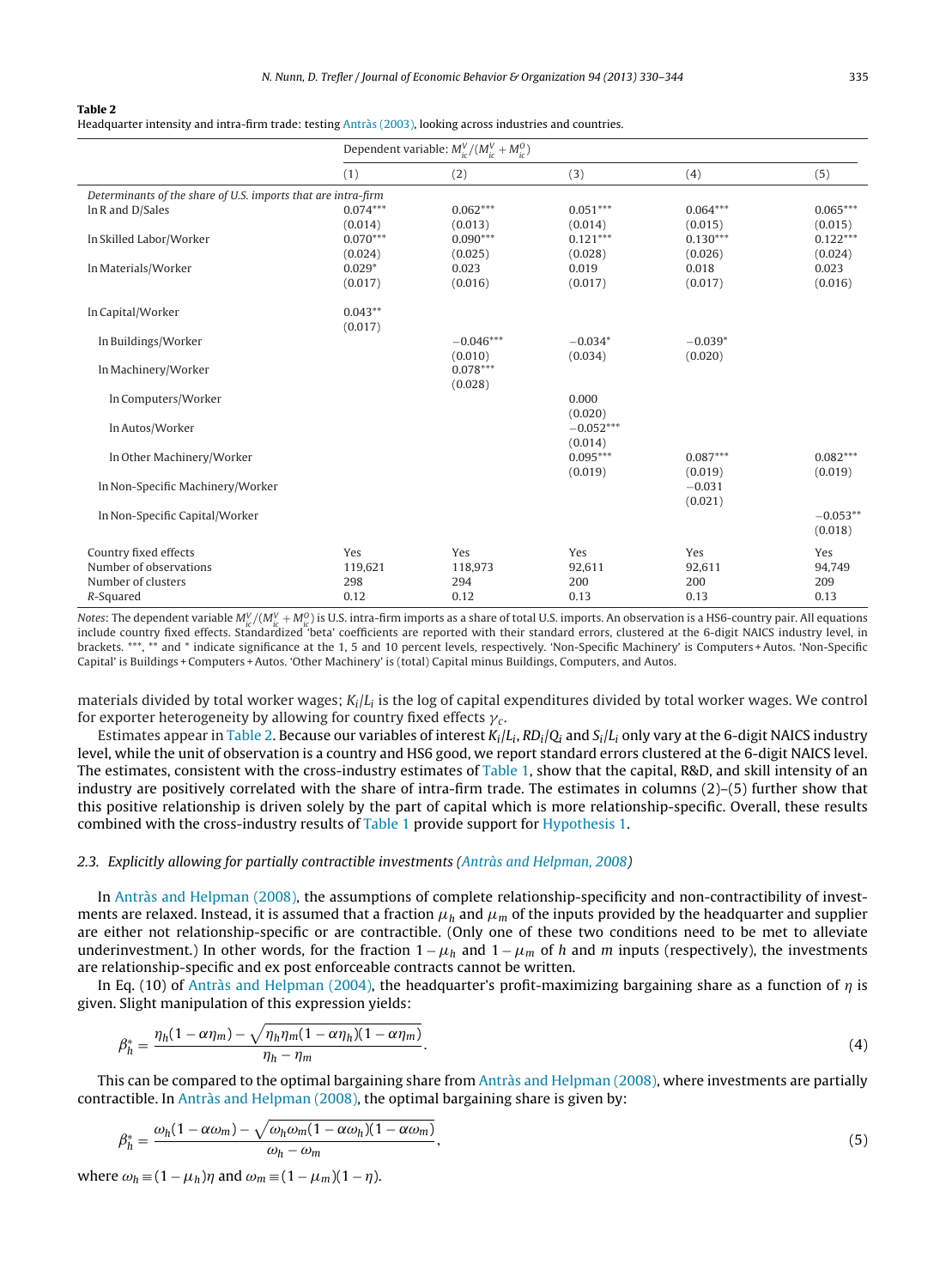#### **Table 3**

Partially contractible capital and intra-firm trade: testing [Antràs](#page-14-0) [and](#page-14-0) [Helpman](#page-14-0) [\(2008\).](#page-14-0)

|                                                                                                             | Dep var: share of intra-firm trade, $M^V/(M^V+M^O)$ |                                      |                                  |                                  |  |
|-------------------------------------------------------------------------------------------------------------|-----------------------------------------------------|--------------------------------------|----------------------------------|----------------------------------|--|
|                                                                                                             | <b>Industry-Country Regressions</b>                 |                                      | <b>Industry Regressions</b>      |                                  |  |
|                                                                                                             | (1)                                                 | (2)                                  | (3)                              | (4)                              |  |
| In Capital/Worker, $K_i/L_i$                                                                                | $0.032*$<br>(0.018)                                 | $0.035**$<br>(0.018)                 | $0.188***$<br>(0.065)            | $0.170***$<br>(0.065)            |  |
| Buildings/Total Capital, $x_i^{\mu 1}$                                                                      | $-0.042***$<br>(0.011)                              |                                      | $-0.027$<br>(0.056)              |                                  |  |
| (Buildings + Autos + Computers)/Total Capital, $x_i^{\mu 2}$                                                |                                                     | $-0.048***$<br>(0.012)               |                                  | $-0.121**$<br>(0.053)            |  |
| All Control Variables<br>Number of observations<br>Country fixed effects<br>Number of clusters<br>R-Squared | Yes<br>119,536<br>Yes<br>297<br>0.12                | Yes<br>118.973<br>Yes<br>297<br>0.12 | Yes<br>297<br>n/a<br>n/a<br>0.21 | Yes<br>294<br>n/a<br>n/a<br>0.23 |  |

Notes: The dependent variable  $M_{i\epsilon}^V/M_{i\epsilon}^V+M_{i\epsilon}^O$  is U.S. intra-firm imports as a share of total U.S. imports. An observation is an HS6-country pair. Standardized 'beta' coefficients are reported with their standard errors in brackets. In columns 1 and 2, standard errors are clustered at the 6-digit NAICS industry level. \*\*\*, \*\* and \* indicate significance at the 1, 5 and 10 percent levels, respectively. The 'Industry-Country Regressions' of columns 1 and 2 include country fixed effects. 'All Control Variables' includes  $H_i/L_i$ ,  $M_i/L_i$ , and  $RD_i/Q_i$ .

Comparing Eqs. [\(4\)](#page-5-0) [and](#page-5-0) [\(5\),](#page-5-0) it is clear that the expression for the headquarter's optimal bargaining share has the same functional form in the two papers except that when the fraction  $\mu_h$  of headquarter investments are contractible then  $\eta$  is replaced with  $(1 - \mu_h)\eta$ . Similarly,  $1 - \eta$  is also replaced with  $(1 - \mu_m)(1 - \eta)$ .

The intuition for this is straightforward. In [Antràs](#page-14-0) [\(2003\),](#page-14-0)  $\eta$  increases vertical integration because it increases the importance of the headquarter's underinvestment and the need to incentivize the headquarter. When part of the headquarter's investments are contractible, then  $\eta$  no longer measures the underinvestment of the headquarter. This is given by the fraction of investments that are non contractible  $(1 - \mu_h)$  multiplied by  $\eta$ .

Assume for the moment that, as in [Antràs](#page-14-0) [\(2003\),](#page-14-0) the fixed costs of vertical integration and the fixed costs of outsourcing are equal. The only effect that the choice of organizational form has is on  $\beta$ , the share of the ex post surplus that accrues to the headquarter. From [Antràs](#page-14-0) [and](#page-14-0) [Helpman](#page-14-0) [\(2008\)](#page-14-0) we then have the following hypothesis.

**Hypothesis 2.** There exists a unique cut-off  $\eta_{hc}$  with the following property. If  $\eta_i > \eta_{hc}$  then the firm will vertically integrate with the supplier. If  $\eta_i < \eta_{hc}$  then the firm will outsource from the supplier. In addition, the cut-off  $\eta_{hc}$  is higher the higher is  $\mu_h$  and the lower is  $\mu_m$ .

From Hypothesis 2 it follows that as before the share of trade that is intra-firm should be increasing in  $\eta$ . As well, the share of intra-firm trade should be decreasing in the share of headquarter-investments that are not contractible  $\mu_h$ . We test this prediction of [Antràs](#page-14-0) [and](#page-14-0) [Helpman](#page-14-0) [\(2008\)](#page-14-0) by focusing on the contractibility of headquarter investments,  $\mu_h$ . Using our disaggregated capital expenditure data from the 2005 ASM, we construct two industry-specific measures of  $\mu_h$ . The first measure of  $\mu_i$ , which we denote  $x_i^{\mu 1}$ , is the fraction of capital expenditures on buildings:

$$
x_i^{\mu 1} = \frac{\text{Buildings}_i}{\text{Total Capital}_i}.
$$

The second measure is the fraction of expenditures on buildings, automobiles, and computers:

$$
x_i^{\mu 2} = \frac{\text{Buildings}_i + \text{Autos}_i + \text{Computers}_i}{\text{Total Capital}_i}.
$$

The measure of contractibility of capital investments is different from other measures of contractibility that exist in the literature. The measure of contractibility in [Nunn](#page-14-0) [\(2007\)](#page-14-0) is the share of intermediate inputs used in production that can be bought and sold in thick markets. [Bernard](#page-14-0) et [al.](#page-14-0) [\(2008\)](#page-14-0) use the share of U.S. imports controlled by wholesale and retail firms, measured at the HS10 level. The measures constructed here are not measures that attempt to quantify how 'contractible' goods in an industry are. Therefore it is conceptually very different from the measure from [Bernard](#page-14-0) et [al.](#page-14-0) [\(2008\).](#page-14-0) Instead the measures here quantify the share of capital investments typically made in an industry that have value outside of the relationship i.e., that are not relationship-specific. It is more similar to the measure from [Nunn](#page-14-0) [\(2007\),](#page-14-0) which quantifies the relationship-specificity of the intermediate inputs used in the production process. Similar to this measure,  $x_i^{\mu 1}$  and  $x_i^{\mu 2}$ quantify the relationship-specificity of capital used in the production process.

Estimates of our baseline equations [\(2\)](#page-3-0) [and](#page-3-0) [\(3\),](#page-3-0) with the  $x_i^{\mu}$  measures included, are reported in Table 3. Columns (1) and (2) report estimates of the country-industry level regression equation [\(3\)](#page-4-0) and columns (3) and (4) report the estimates of industry level equation [\(2\).](#page-3-0)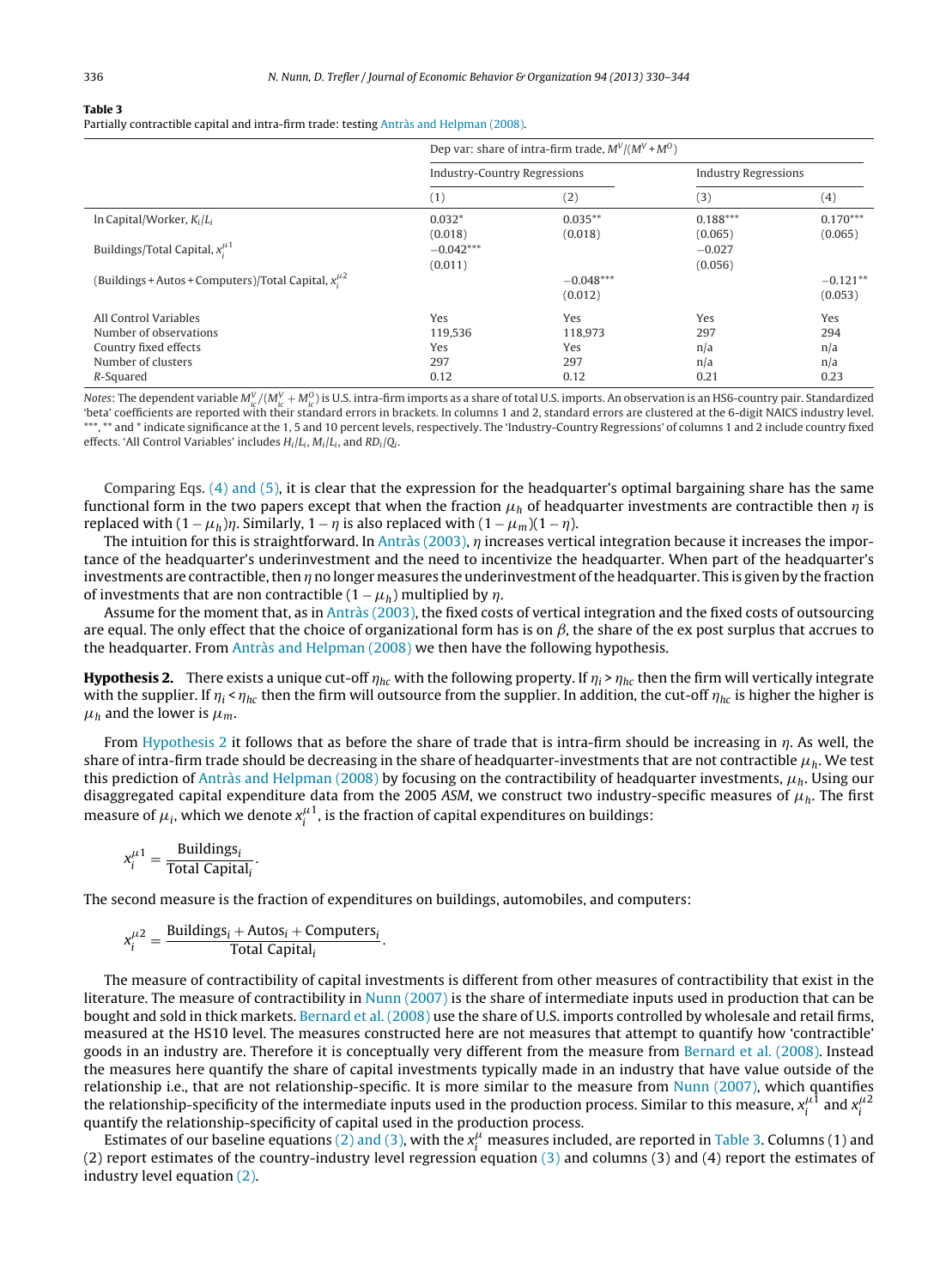

<span id="page-7-0"></span>**Fig. 1.** U.S. imports: The ownership structure consistent with [Antràs](#page-14-0) [\(2003\)](#page-14-0) and [Antràs](#page-14-0) [and](#page-14-0) [Helpman](#page-14-0) [\(2004,](#page-14-0) [2008\).](#page-14-0)



**Fig. 2.** U.S. imports: The ownership structure not consistent with [Antràs](#page-14-0) [\(2003\)](#page-14-0) and [Antràs](#page-14-0) [and](#page-14-0) [Helpman](#page-14-0) [\(2004,](#page-14-0) [2008\).](#page-14-0)

Overall, the estimation results are consistent with the predictions of [Antràs](#page-14-0) [and](#page-14-0) [Helpman](#page-14-0) [\(2008\).](#page-14-0) In all specifications, the estimated coefficients for capital intensity are positive and highly significant, while the coefficients for the  $x_i^{\mu}$  variables are negative in all four specifications and significant in three of the four.

#### 2.4. Robustness check: correctly identifying the parent and the subsidiary

The results of [Antràs](#page-14-0) [\(2003\)](#page-14-0) and [Antràs](#page-14-0) [and](#page-14-0) [Helpman](#page-14-0) [\(2004,](#page-14-0) [2008\)](#page-14-0) are based on a specific environment. A key assumption is that the intermediate input is produced in the foreign subsidiary's country and is then shipped to the headquarter country. We have been assuming that the U.S. is the headquarter and the foreign country is the subsidiary, and that the observed intra-firm imports are imports being shipped from a foreign subsidiary to a U.S. headquarter. In reality, these imports could be imports being shipped from a foreign parent to a U.S. subsidiary. If this is the case, then this environment is very different from that modeled in [Antràs](#page-14-0) [\(2003\)](#page-14-0) and [Antràs](#page-14-0) [and](#page-14-0) [Helpman](#page-14-0) [\(2004,](#page-14-0) [2008\).](#page-14-0)

If, for example, the good is produced by a foreign headquarter and shipped to a U.S. subsidiary, then the crucial assumption that the headquarter can only provide headquarter inputs when producing the input is no longer realistic. In [Antràs](#page-14-0) [\(2003\)](#page-14-0) it is assumed that the headquarter cannot provide labor inputs because it is not familiar with foreign labor markets and because it is difficult to have a managerial presence in the foreign country ([Antràs,](#page-14-0) [2003,](#page-14-0) p. 1379). But if the input is being produced in the headquarter's country then these arguments no longer apply. There is no reason that the headquarter cannot provide all of the inputs required to produce the intermediate input. It is also no longer clear that capital is the input provided by the headquarter. Therefore, there is no longer a reason to expect capital intensity to be correlated with vertical integration.

Figs. 1 and 2 report the two possible scenarios, when examining U.S. imports. Fig. 1 shows the case where goods are being imported from a foreign subsidiary to a U.S. headquarter. This is the environment being modeled in [Antràs](#page-14-0) [\(2003\)](#page-14-0) and [Antràs](#page-14-0) [and](#page-14-0) [Helpman](#page-14-0) [\(2004,](#page-14-0) [2008\).](#page-14-0) Fig. 2 shows the other case where a good is being shipped from a foreign parent to a U.S. subsidiary. This case, as we have argued, does not fit the models being examined here.

To distinguish empirically between the two cases shown in Figs. 1 and 2, we use data from Bureau van Djik's Orbis Database, which provides information on the name and country of the headquarters and subsidiaries of global multinationals, as well as the industry that the firms are classified under. Using this information we identify all subsidiary headquarter pairs in which either the subsidiary or the headquarter are from the U.S. (pairs in which both the subsidiary and the headquarter are from the U.S. are excluded). We then calculate for each foreign country (i) the number of pairs for which the headquarter is from the U.S., (ii) the number of pairs for which the subsidiary is from the U.S., and (iii) the fraction of pairs for which the U.S. is the headquarter. This information is reported in [Table](#page-8-0) 4 for all countries for which the share of pairs for which the U.S. is the parent below 75 percent. As shown, only 18 countries fall into this category. This indicates that for the vast majority of countries, the U.S. is generally the headquarter. The countries for which this is not the case tend to be developed countries, such as Italy, Sweden, Switzerland and Japan.

We use the information from [Table](#page-8-0) 4 to identify countries for which intra-firm imports are more likely to be from a foreign subsidiary to a U.S. parent (the case from Fig. 2) and construct a restricted sample of countries for which the share of U.S. headquarters is above 50 percent. This amounts to removing Iceland, Italy, Finland, Liechtenstein, and Switzerland from the sample.

[Table](#page-8-0) 5 reproduces the estimates of [Table](#page-3-0) 1 using the more restricted sample of countries. As shown, the results are qualitatively identical.6

An alternative scenario that fits the [Antràs](#page-14-0) [\(2003\)](#page-14-0) and [Antràs](#page-14-0) [and](#page-14-0) [Helpman](#page-14-0) [\(2004,](#page-14-0) [2008\)](#page-14-0) models cleanly is the case of exports from a U.S. subsidiary to a foreign parent. Here the interpretation is that an intermediate input is produced by a U.S. subsidiary and then it is *exported* to a foreign parent. [Fig.](#page-8-0) 3 shows this case.

 $6$  An alternative strategy is to calculate the fraction of partnerships for which the U.S. is the headquarter for all country and industry pairs. The industrycountry measures can then be used to omit observations from the sample. Results are similar if this strategy is pursued.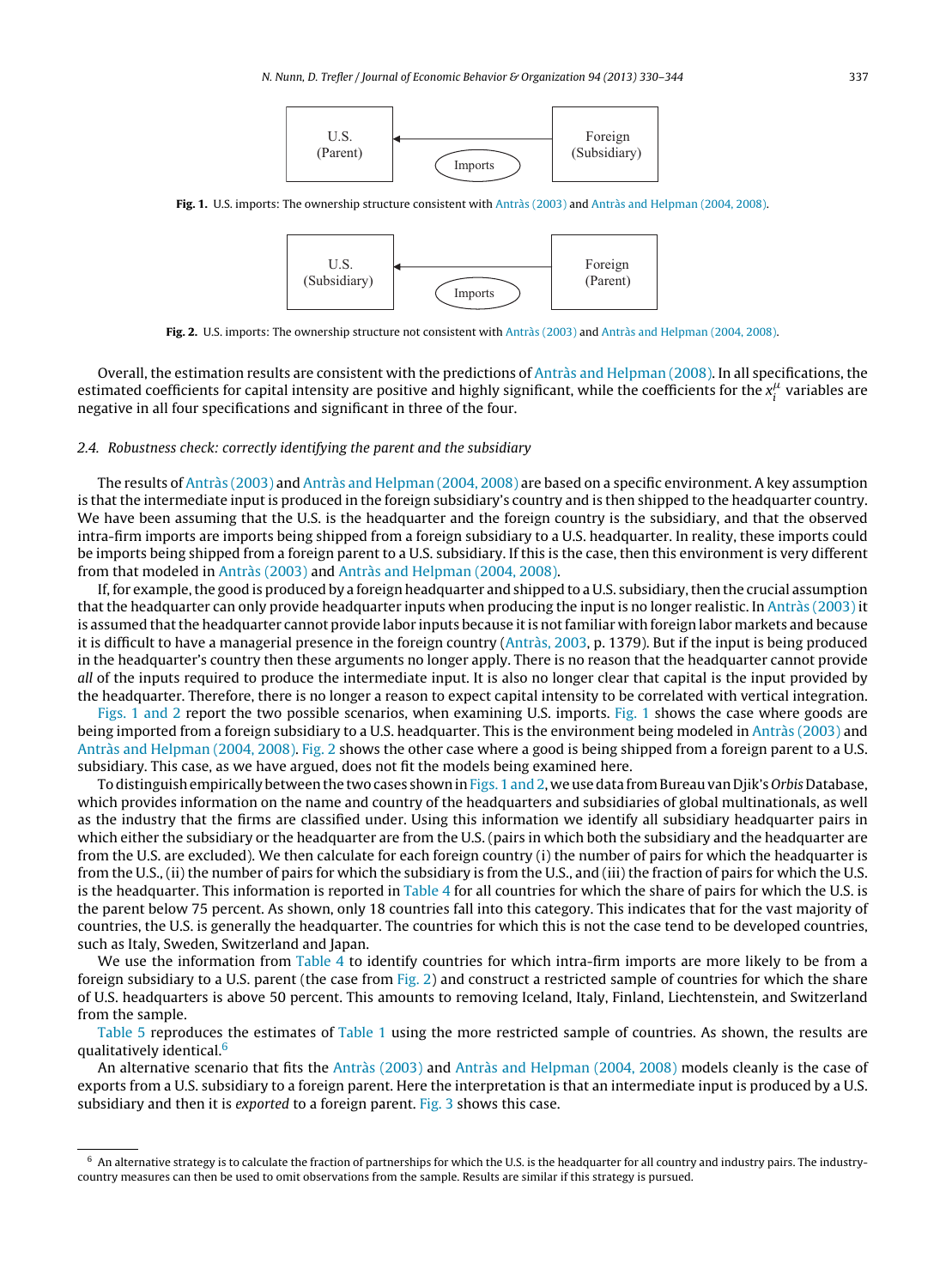#### <span id="page-8-0"></span>**Table 4**

Average nationality of the parent (foreign vs. U.S.) by country.

|               | Number of relationships with: |                  | Share of relationships with a U.S. parent |
|---------------|-------------------------------|------------------|-------------------------------------------|
| Country       | A U.S. parent                 | A foreign parent |                                           |
| Iceland       | 4                             | $\overline{7}$   | 0.36                                      |
| Italy         | 485                           | 800              | 0.38                                      |
| Finland       | 89                            | 142              | 0.39                                      |
| Liechtenstein | 5                             | 6                | 0.45                                      |
| Switzerland   | 503                           | 559              | 0.47                                      |
| Sweden        | 251                           | 230              | 0.52                                      |
| Taiwan        | 141                           | 112              | 0.56                                      |
| Belgium       | 362                           | 256              | 0.59                                      |
| Bermuda       | 315                           | 216              | 0.59                                      |
| Norway        | 124                           | 85               | 0.59                                      |
| Denmark       | 231                           | 161              | 0.60                                      |
| Korea         | 202                           | 131              | 0.61                                      |
| Japan         | 491                           | 309              | 0.61                                      |
| Spain         | 520                           | 319              | 0.62                                      |
| Israel        | 112                           | 63               | 0.64                                      |
| Austria       | 137                           | 61               | 0.69                                      |
| France        | 1176                          | 521              | 0.69                                      |
| Germany       | 1571                          | 556              | 0.74                                      |

Notes: The table reports the total number of parent–subsidiary pairs divided into cases in which the parent/headquarter is a U.S. firm and in which the parent/headquarter is a foreign firm. The final column reports the fraction of relationships in which the parent is a U.S. firm. These figures are reported separately for each country. The table only reports the 18 countries with the lowest average U.S. parent share. Data are from the Orbis Database.

#### **Table 5**

Imports into the U.S. among a restricted sample of countries: testing [Antràs](#page-14-0) [\(2003\)](#page-14-0) and [Antràs](#page-14-0) [and](#page-14-0) [Helpman](#page-14-0) [\(2008\).](#page-14-0)

| Dep var: $M_{ic}^V/(M_{ic}^V+M_{ic}^O)$ | Restricted sample: $HQ_c^{US} > HQ_c^F$ |                        |                        |                       |                        |  |  |
|-----------------------------------------|-----------------------------------------|------------------------|------------------------|-----------------------|------------------------|--|--|
|                                         | (1)                                     | (2)                    | (3)                    | (4)                   | (5)                    |  |  |
| In R and D/Sales                        | $0.074***$<br>(0.015)                   | $0.062***$<br>(0.013)  | $0.051***$<br>(0.015)  | $0.064***$<br>(0.016) | $0.065***$<br>(0.016)  |  |  |
| In Skilled Labor/Worker                 | $0.068***$<br>(0.024)                   | $0.088***$<br>(0.025)  | $0.118***$<br>(0.045)  | $0.127***$<br>(0.026) | $0.120***$<br>(0.024)  |  |  |
| In Materials/Worker                     | $0.031*$<br>(0.017)                     | 0.025<br>(0.016)       | 0.020<br>(0.017)       | 0.020<br>(0.017)      | 0.025<br>(0.017)       |  |  |
| In Capital/Worker                       | $0.041**$<br>(0.017)                    |                        |                        |                       |                        |  |  |
| In Buildings/Worker                     |                                         | $-0.047***$<br>(0.017) | $-0.036*$<br>(0.020)   | $-0.040*$<br>(0.020)  |                        |  |  |
| In Machinery/Worker                     |                                         | $0.077***$<br>(0.016)  |                        |                       |                        |  |  |
| In Computers/Worker                     |                                         |                        | 0.003<br>(0.025)       |                       |                        |  |  |
| In Autos/Worker                         |                                         |                        | $-0.052***$<br>(0.014) |                       |                        |  |  |
| In Other Machinery/Worker               |                                         |                        | $0.094***$<br>(0.019)  | $0.085***$<br>(0.019) | $0.081***$<br>0.018    |  |  |
| In Non-Specific Machinery/Worker        |                                         |                        |                        | $-0.029$<br>(0.021)   |                        |  |  |
| In Non-Specific Capital/Worker          |                                         |                        |                        |                       | $-0.054***$<br>(0.019) |  |  |
| Country fixed effects                   | Yes                                     | Yes                    | Yes                    | Yes                   | Yes                    |  |  |
| Number of observations                  | 111,665                                 | 111,065                | 86,622                 | 86,622                | 88,579                 |  |  |
| Number of clusters<br>R-Squared         | 298<br>0.12                             | 294<br>0.12            | 200<br>0.13            | 200<br>0.13           | 209<br>0.13            |  |  |

Notes: The dependent variable  $M_{ic}^V/(M_{ic}^V+M_{ic}^0)$  is U.S. intra-firm imports as a share of total U.S. imports. An observation is a HS6-country pair. All equations include country fixed effects. Standardized 'beta' coefficients are reported, with standard errors clustered at the 6-digit NAICS industry level in brackets. \*\*\*, \*\* and \* indicate significance at the 1, 5 and 10 percent levels, respectively. 'Non-Specific Machinery' is Computers + Autos. 'Non-Specific Capital' is Buildings + Computers +Autos. 'Other Machinery' is (total) Capital minus Buildings, Computers, and Autos.



**Fig. 3.** U.S. exports: The ownership structure consistent with [Antràs](#page-14-0) [\(2003\)](#page-14-0) and [Antràs](#page-14-0) [and](#page-14-0) [Helpman](#page-14-0) [\(2004,](#page-14-0) [2008\).](#page-14-0)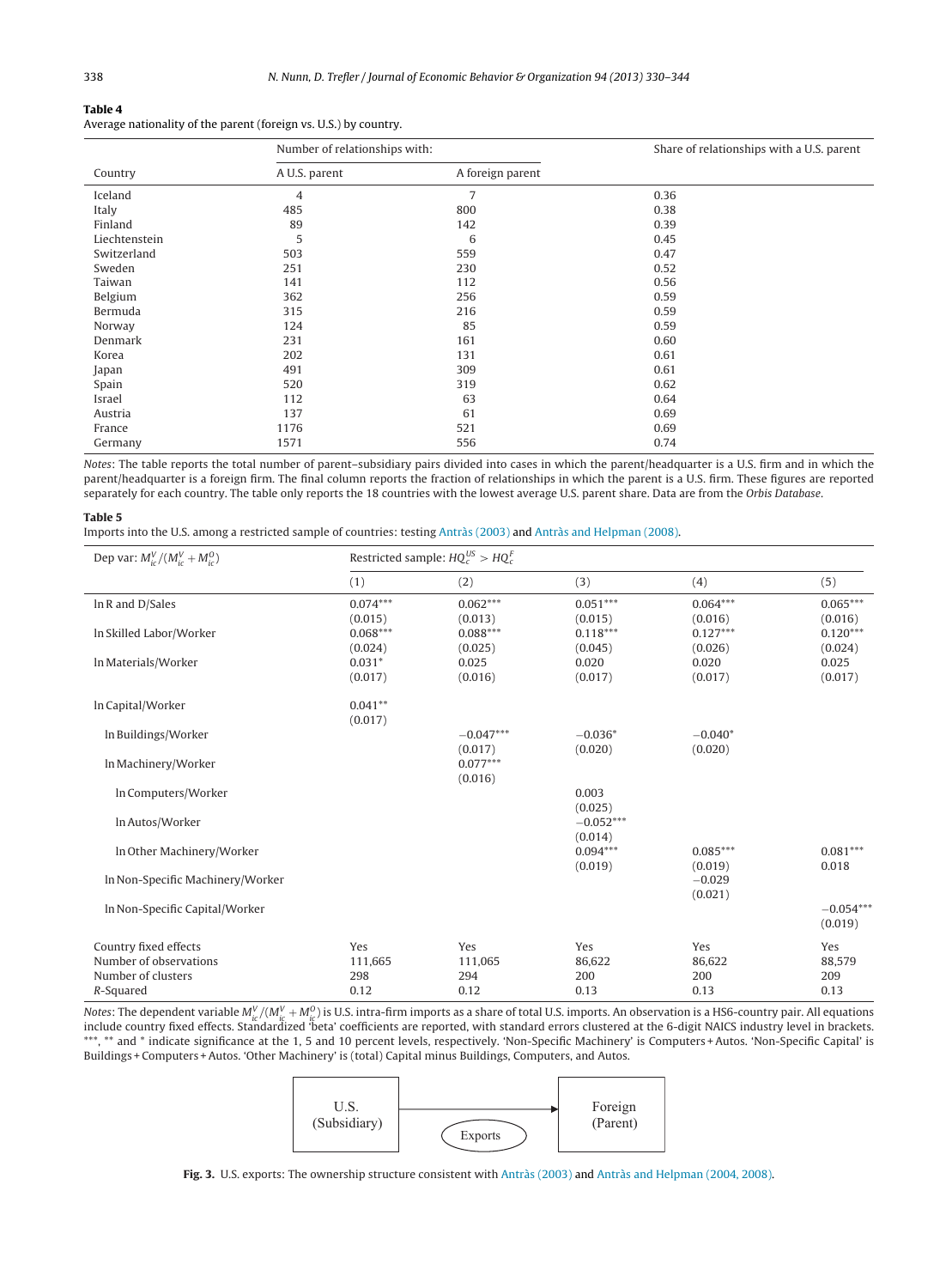

**Fig. 4.** U.S. exports: The ownership structure inconsistent with [Antràs](#page-14-0) [\(2003\)](#page-14-0) and [Antràs](#page-14-0) [and](#page-14-0) [Helpman](#page-14-0) [\(2004,](#page-14-0) [2008\).](#page-14-0)

#### **Table 6**

Exports into the U.S. among a restricted sample of countries: testing [Antràs](#page-14-0) [\(2003\)](#page-14-0) and [Antràs](#page-14-0) [and](#page-14-0) [Helpman](#page-14-0) [\(2008\).](#page-14-0)

| Dep var: $X_{ic}^V/(X_{ic}^V+X_{ic}^0)$                                            | Restricted sample: $HQ_c^F/(HQ_c^F + HQ_c^{US}) > .65$ |                              |                              |                              |                              |
|------------------------------------------------------------------------------------|--------------------------------------------------------|------------------------------|------------------------------|------------------------------|------------------------------|
|                                                                                    | (1)                                                    | (2)                          | (3)                          | (4)                          | (5)                          |
| In R and D/Sales                                                                   | $0.075***$<br>(0.016)                                  | $0.064***$<br>(0.016)        | $0.060***$<br>(0.018)        | $0.068***$<br>(0.018)        | $0.069***$<br>(0.018)        |
| In Skilled Labor/Worker                                                            | $0.080**$<br>(0.036)                                   | $0.100***$<br>(0.037)        | $0.149***$<br>(0.034)        | $0.154***$<br>(0.032)        | $0.144***$<br>(0.029)        |
| In Materials/Worker                                                                | 0.021<br>(0.021)                                       | 0.015<br>(0.020)             | 0.004<br>(0.024)             | 0.003<br>(0.025)             | 0.006<br>(0.022)             |
| In Capital/Worker                                                                  | $0.074***$<br>(0.022)                                  |                              |                              |                              |                              |
| In Buildings/Worker                                                                |                                                        | $-0.043**$<br>(0.018)        | $-0.035$<br>(0.023)          | $-0.039$<br>(0.024)          |                              |
| In Machinery/Worker                                                                |                                                        | $0.109***$<br>(0.019)        |                              |                              |                              |
| In Computers/Worker                                                                |                                                        |                              | $-0.006$<br>(0.025)          |                              |                              |
| In Autos/Worker                                                                    |                                                        |                              | $-0.041**$<br>(0.017)        |                              |                              |
| In Other Machinery/Worker                                                          |                                                        |                              | $0.118***$<br>(0.023)        | $0.113***$<br>(0.023)        | $0.109***$<br>(0.022)        |
| In Non-Specific Machinery/Worker                                                   |                                                        |                              |                              | $-0.029$<br>(0.008)          |                              |
| In Non-Specific Capital/Worker                                                     |                                                        |                              |                              |                              | $-0.048**$<br>(0.020)        |
| Country fixed effects<br>Number of observations<br>Number of clusters<br>R-Squared | Yes<br>29,965<br>297<br>0.12                           | Yes<br>29,784<br>293<br>0.12 | Yes<br>22,610<br>200<br>0.13 | Yes<br>22,610<br>200<br>0.13 | Yes<br>23,232<br>206<br>0.13 |

Notes: The dependent variable  $X_{ic}^V/(X_{ic}^V+X_{ic}^0)$  is U.S. intra-firm exports as a share of total exports from the U.S. An observation is an HS6-country pair. All equations include country fixed effects. Standardized 'beta' coefficients are reported, with standard errors, clustered at the 6-digit NAICS industry level, in brackets. \*\*\*, \*\* and \* indicate significance at the 1, 5 and 10 percent levels, respectively. 'Non-Specific Machinery' is Computers +Autos. 'Non-Specific Capital' is Buildings + Computers +Autos. 'Other Machinery' is (total) Capital minus Buildings, Computers, and Autos.

The last possible scenario is where a U.S. headquarter produces the intermediate input and exports it to a foreign sub-sidiary. This is shown in [Fig.](#page-7-0) 4. The same argument and discussion as for Fig. 2 also applies to Fig. 4. Therefore, there is no reason to expect the predictions of the [Antràs](#page-14-0) [\(2003\)](#page-14-0) and [Antràs](#page-14-0) [and](#page-14-0) [Helpman](#page-14-0) [\(2004,](#page-14-0) [2008\)](#page-14-0) models to be relevant for this case.

We try and distinguish empirically the case shown in [Fig.](#page-8-0) 3 from the case in Fig. 4 by examining the determinants of intra-firm exports from the U.S. to countries for which the headquarter is typically the foreign country and the U.S. is the subsidiary. We identify these countries again using the Orbis data. We choose to include in the sample the 15 countries with the lowest share of U.S. headquarters. This is equivalent to choosing a cut-off of 65 percent.7

These results are reported in Table 6. Overall, the results are consistent with the results obtained when U.S. imports are examined (reported in [Tables](#page-5-0) 2 and 5). The share of intra-firm exports from the U.S. are higher in headquarter-intensive industries, as measured by capital intensity. This is shown in column (1). Columns (2)–(5) show that this effect is driven by the relationship-specific components of capital, and not by buildings, computers or autos.<sup>8</sup>

 $^7$  The coefficient estimates are similar, but with larger standard errors, if one chooses a cut-off of 50 percent so that only 5 countries are included in the sample.

<sup>&</sup>lt;sup>8</sup> Again, one can pursue the alternative strategy of constructing country-industry specific measures of the share of relationships for which the parent is the foreign country. Examining exports and restricting observations using this measure also yields results that support [Hypothesis](#page-2-0) [1.](#page-2-0)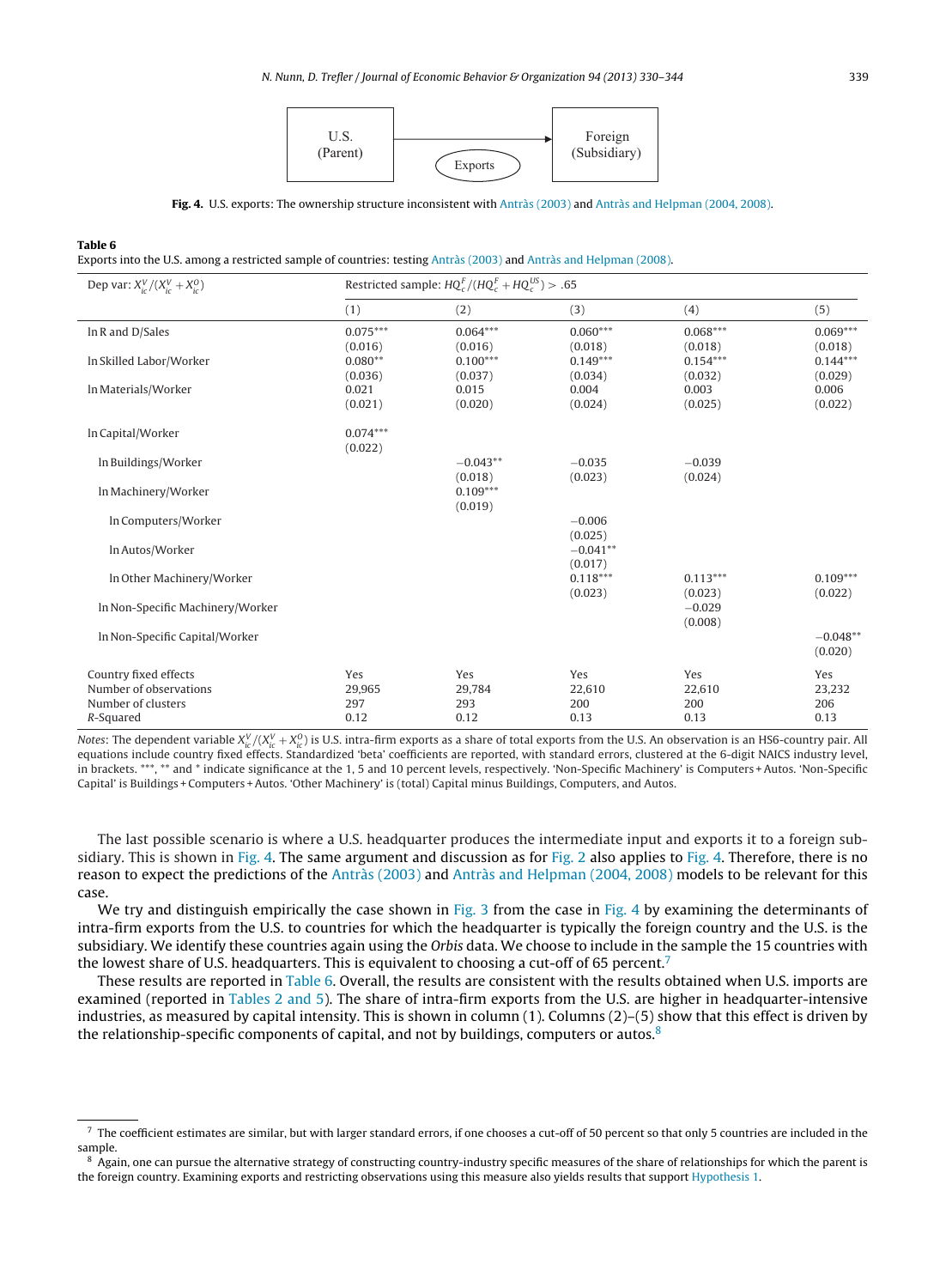<span id="page-10-0"></span>

**Fig. 5.** The outsourcing decision with firm-specific productivity differences.

#### **3. Productivity heterogeneity ([Antràs](#page-14-0) [and](#page-14-0) [Helpman,](#page-14-0) [2004\)](#page-14-0)**

[Antràs](#page-14-0) [and](#page-14-0) [Helpman](#page-14-0) [\(2004\)](#page-14-0) **relax the assumption of the same productivity across firms. That is,**  $\theta$ **(j) in Eq. [\(1\)](#page-1-0) is allowed** to vary across firm-supplier relationships.

Let  $\overline{\pi}_k$  be variable profits for a firm with  $\theta$ =1 that uses organizational form k=V, O. Then, as is well known, profits for a firm with productivity  $\theta$  that adopts organizational form  $k$  are linear in  $\theta^{\alpha/(1-\alpha)}$ :

$$
\pi_k(\theta) = \theta^{\alpha/(1-\alpha)} \overline{\pi}_k - F_k,\tag{6}
$$

where  $F_k$  is the fixed costs of offshoring using organizational form k. [Antràs](#page-14-0) [\(2003\)](#page-14-0) assumes that all firms have the same productivity ( $\theta$ =1) and the same fixed costs ( $F_V$ = $F_O$ ). Under these assumptions the Antràs effect states that  $\overline{\pi}_V>\overline{\pi}_0$  if and only if  $\eta > \eta_c$  i.e., the U.S. firm prefers vertical integration to outsourcing when the firm's share of inputs is large. Heterogeneity of productivity by itself does not alter this conclusion – it simply magnifies the advantages (or disadvantages) of vertical integration. $9$  However, when the fixed costs of outsourcing vary across organizational forms then productivity heterogeneity matters. How heterogeneity matters depends on whether  $F_V - F_O$  is positive or negative. Antràs and Helpman assume that  $F_V > F_O.^{10}$ 

Fig. 5 illustrates what happens when heterogeneity is introduced. The figure plots profits under outsourcing  $\pi_0(\theta)$  and vertical integration  $\pi_V(\theta)$ . From [Antràs](#page-14-0) [\(2003,](#page-14-0) [lemma](#page-14-0) [3\),](#page-14-0) we know that  $\overline\pi_V/\overline\pi_O$  is increasing in  $\eta$  and equals 1 for  $\eta$  =  $\eta_c$ . This together with Eq. (6) implies that  $\pi_V(\theta)$  is steeper than  $\pi_O(\theta)$  for  $\eta$  >  $\eta_c$  and flatter for  $\eta$  <  $\eta_c$ . From the left-hand panel of Fig. 5 where  $\eta$  <  $\eta_c$  and  $F_V$ > $F_O$ , it must be that outsourcing is always preferred to vertical integration. The Antràs effect and the lower fixed costs of outsourcing both work in favor of outsourcing.

When  $\eta$ > $\eta_c$ , as in the right-hand panel of Fig. 5,  $\pi_V(\theta)$  is steeper than  $\pi_O(\theta)$ . It follows that the two curves must cross. Firms with productivity to the right of the crossing point will vertically integrate. Firms to the left will outsource. The tension here is that fixed costs push for outsourcing while the Antràs effect pushes for vertical integration. Since the Antràs effect is greatest for the most productive firms, the Antràs effect dominates for productive firms.

All of this leads to an interesting empirical prediction about the share of U.S. imports that are intra-firm,  $M_{ic}^V/(M_{ic}^V+M_{ic}^O)$ The share should depend on an interaction of  $\eta_i$  with  $\theta(j)$ . In industries for which  $\eta_i<\eta_c$ , we have that  $M_{ic}^V=0$  so that an increase in the productivity of a match  $\theta(j)$  has no effect on its organizational form and  $M_{ic}^V/(M_{ic}^V + M_{ic}^0) = 0$ . In industries with  $\eta_i$ > $\eta_c$ , an increase in  $\theta(j)$  increases the likelihood that vertical integration is chosen and therefore it will increase  $M_{ic}^V / (M_{ic}^V + M_{ic}^O).$ 

If one assumes, as [Antràs](#page-14-0) [and](#page-14-0) [Helpman](#page-14-0) [\(2004\)](#page-14-0) do, that firm productivity follows a Pareto distribution, then these predictions can be stated in terms of differences in the dispersion of firm productivity within industries, which we denote by  $x_i^\theta.$  When  $\eta_i$ > $\eta_c$ , then in industries with a greater dispersion of firm productivities (i.e., a higher  $x_i^\theta$ ), we should see a larger share of firms that vertically integrate, i.e. a higher  $M_{ic}^V/(M_{ic}^V+M_{ic}^O)$ . On the other hand, when  $\eta<\eta_c$ , an increase in  $x_i^\theta$  has no effect on  $M_{ic}^V/(M_{ic}^V+M_{ic}^0)$ , since this is independent of productivity and equal to zero. Therefore, we have the following hypothesis from the [Antràs-Helpman](#page-14-0) [\(2004\)](#page-14-0) model.

<sup>&</sup>lt;sup>9</sup> That is, if  $F_V$ = $F_Q$  then  $\pi_V(\theta) > \pi_Q(\theta)$ 

<sup>&</sup>lt;sup>10</sup> They argue that vertical integration creates a need to supervise the production of intermediate inputs, thus creating managerial overload.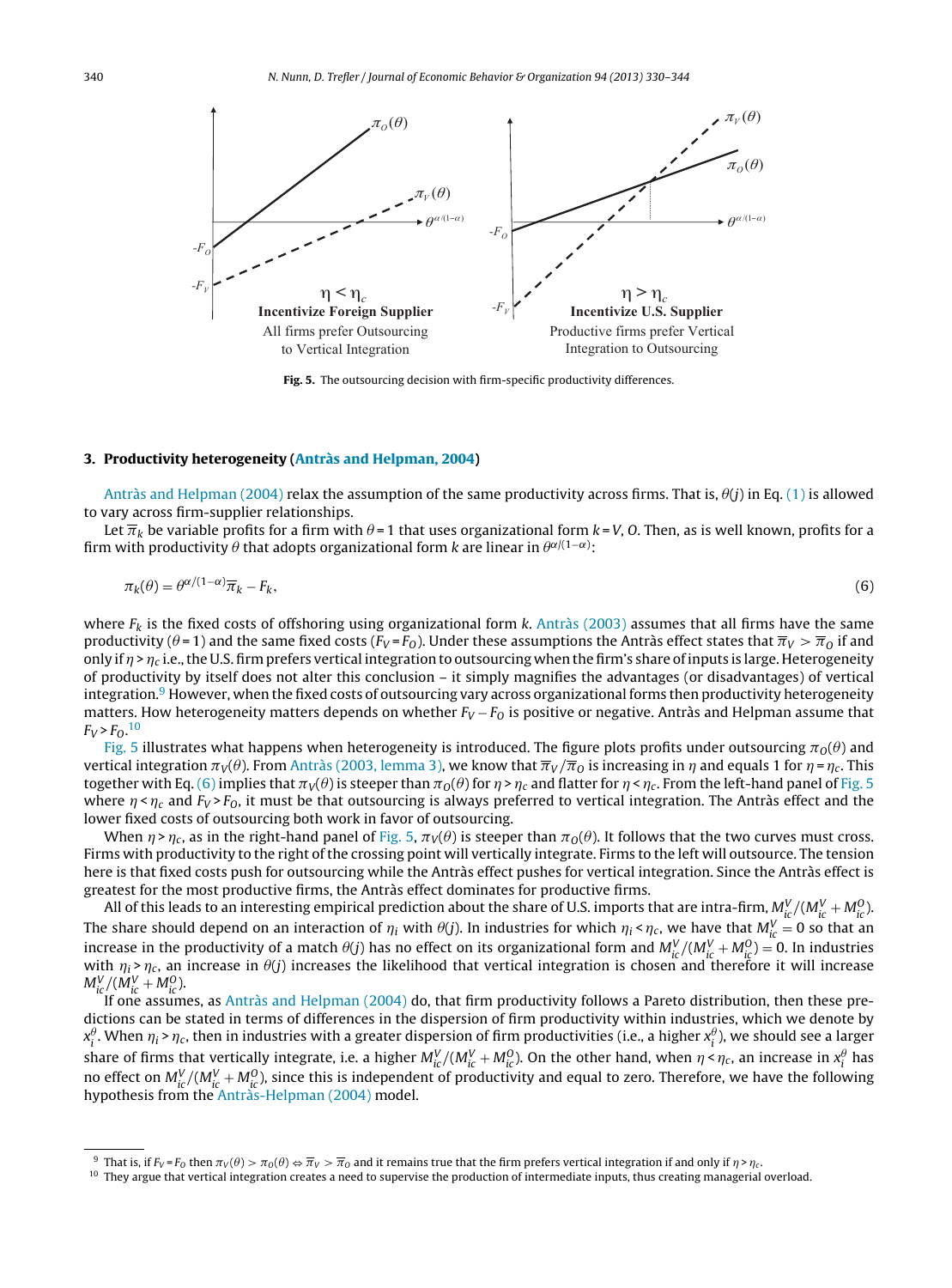# <span id="page-11-0"></span>**Hypothesis 3.** Assume  $F_V$ > $F_O$ . Let  $x_i^{\theta}$  be the dispersion of  $\theta$  across firms within industry i. Then,

(a) If 
$$
\eta < \eta_c
$$
 then dispersion does not affect the intra-firm share of imports:  $\frac{\partial M_{ic}^V / (M_{ic}^V + M_{ic}^0)}{\partial x_i^{\theta}} = 0$ .  
(b) If  $\eta > \eta_c$  then dispersion increases the intra-firm share of imports:  $\frac{\partial M_{ic}^V / (M_{ic}^V + M_{ic}^0)}{\partial x_i^{\theta}} > 0$ .

#### 3.1. Examining Hypothesis 3 ([Antràs](#page-14-0) [and](#page-14-0) [Helpman,](#page-14-0) [2004\)](#page-14-0)

Testing Hypothesis 3 requires a measure of productivity dispersion  $x_i^\theta$ . The strategy we pursue here follows the basic logic of [Helpman](#page-14-0) et [al.](#page-14-0) [\(2004\)](#page-14-0) and [Yeaple](#page-14-0) [\(2006\)](#page-14-0) who use the standard deviation of firm sales within an industry as a measure of dispersion.

In the theory  $\theta$ (j) is pair specific. Therefore, productivity varies across matches, with part of the match being a U.S. firm and part of the match being a foreign firm. As well,  $\theta(j)$  maps directly onto firm sales  $Q_{f,i,c}.$  Although we observe sales at the firm level, we do not observe the trade data at the firm level. This is only observed at the industry-country level. Therefore, we need to think carefully about how we will match our constructed measure of productivity to the trade data.

In the trade data we can identify the location of the headquarter and supplier. We know the country the goods are being shipped from and the country they are being shipped to. We also have a sense of which is most likely the headquarter and which is most likely the subsidiary. (Assume for the moment that we restrict our sample to cases where the headquarter is in the U.S.) Next, we need to think about whether we can identify the industry of the headquarter and the subsidiary. If we can do this, then we can map headquarter and/or subsidiary productivities to the trade data.

The industry of the subsidiary, who produces the input, is easy to identify since the industry of the input, and therefore its producer, is recorded in U.S. trade statistics. However, the industry of the headquarter cannot be determined directly from the data unless one assumes that the industry of the headquarter is the same as the industry of the supplier. Although previous studies have made this assumption, it may be inaccurate in many cases.<sup>11</sup> Take for example a Korean tire manufacturer that ships tires to a car manufacturer in the United States. The tires being shipped (and the tire manufacturer) are classified in the trade data under the NAICS 6-digit category "Tire manufacturing". For this pair,  $\theta(j)$  can arise from either (i) the productivity of the Korean tire manufacturer or (ii) the productivity of the U.S. car manufacturer. The productivity dispersion measures that would be relevant would be either (i) the productivity dispersion of Korean tire manufacturers or (ii) the productivity dispersion of the U.S. car manufacturer. However, in this case, using the productivity dispersion of U.S. tire manufacturers would be incorrect.<sup>12</sup>

Note that between measures (i) and (ii), only (i) is easily identifiable. From the trade data we do not know the industry of the importing headquarter, only the industry of the exporting subsidiary. Therefore, for our analysis we use measure (i), which is the productivity dispersion in the industry and country of the exporting subsidiary. This implicitly only considers the influence on  $\theta$ (j) exerted by the supplier side of the match. This is clearly incomplete. However, it is driven solely by data limitations.<sup>13</sup>

Our measure of dispersion is the standard deviation of the log of plant sales  $\ln Q_{f,i,c}$  within an industry *i* and a country *c*:

$$
x_{ic}^{\theta} \equiv \sqrt{\mathbf{V}(\ln Q_{f,i,c})},\tag{7}
$$

where **V** is the variance operator.<sup>14</sup>

We use data on plant sales from the Orbis database, which reports data on firm sales annually from 1998 to 2006. Our sample includes all 760,000 plants in the database with sales in 2005. The average number of plants in a country-industry pair is 90.

To illustrate our measure, consider again the example of Korea tire manufacturers. One observation of  $x_{ic}^{\theta}$  will be the log dispersion of firm sales across tire manufacturers in Korea. The model of [Antràs](#page-14-0) [and](#page-14-0) [Helpman](#page-14-0) [\(2004\)](#page-14-0) predicts that when dispersion (and average productivity) is high among tire manufacturers in Korea, then the productivity of the match  $\theta(j)$  is more likely to be high, and therefore we are more likely to observe a vertically integrated relationship (if tire manufacturing is a headquarter-intensive (high  $\eta$ ) industry).

 $^{11}$  See for example [Yeaple](#page-14-0) [\(2006\).](#page-14-0) In effect, the assumption is that  $\theta$ (j) is determined solely by the U.S. headquarter and that the headquarter's industry is the same as the subsidiaries (which is reflected in the trade data). If these assumptions are satisfied, then an acceptable measure of productivity dispersion is the productivity dispersion of U.S. firms within an industry.

 $12$  In [Yeaple's](#page-14-0) [\(2006\)](#page-14-0) empirical analysis the dispersion measures are constructed for 51 industries. We have argued that an important assumption of the measure is that the industry of the headquarter is the same as the industry of the subsidiary. Looking within more aggregated industries it is much more likely that this assumption is satisfied. Therefore, when working with more aggregate data U.S. productivity dispersion may be a perfectly fine measure to use. However, when moving to the NAICS 6-digit level, it becomes much less likely that the industry of the supplier is the same as the industry of the headquarter.

<sup>13</sup> In future work, it would be possible to use U.S. Input-Output tables to estimate probabilistically the industry of the headquarter.

<sup>14</sup> See [Helpman](#page-14-0) et [al.](#page-14-0) [\(2004,](#page-14-0) [p.](#page-14-0) [307\)](#page-14-0) for an explanation of how the standard deviation of the log of firm sales recovers the Pareto dispersion parameter.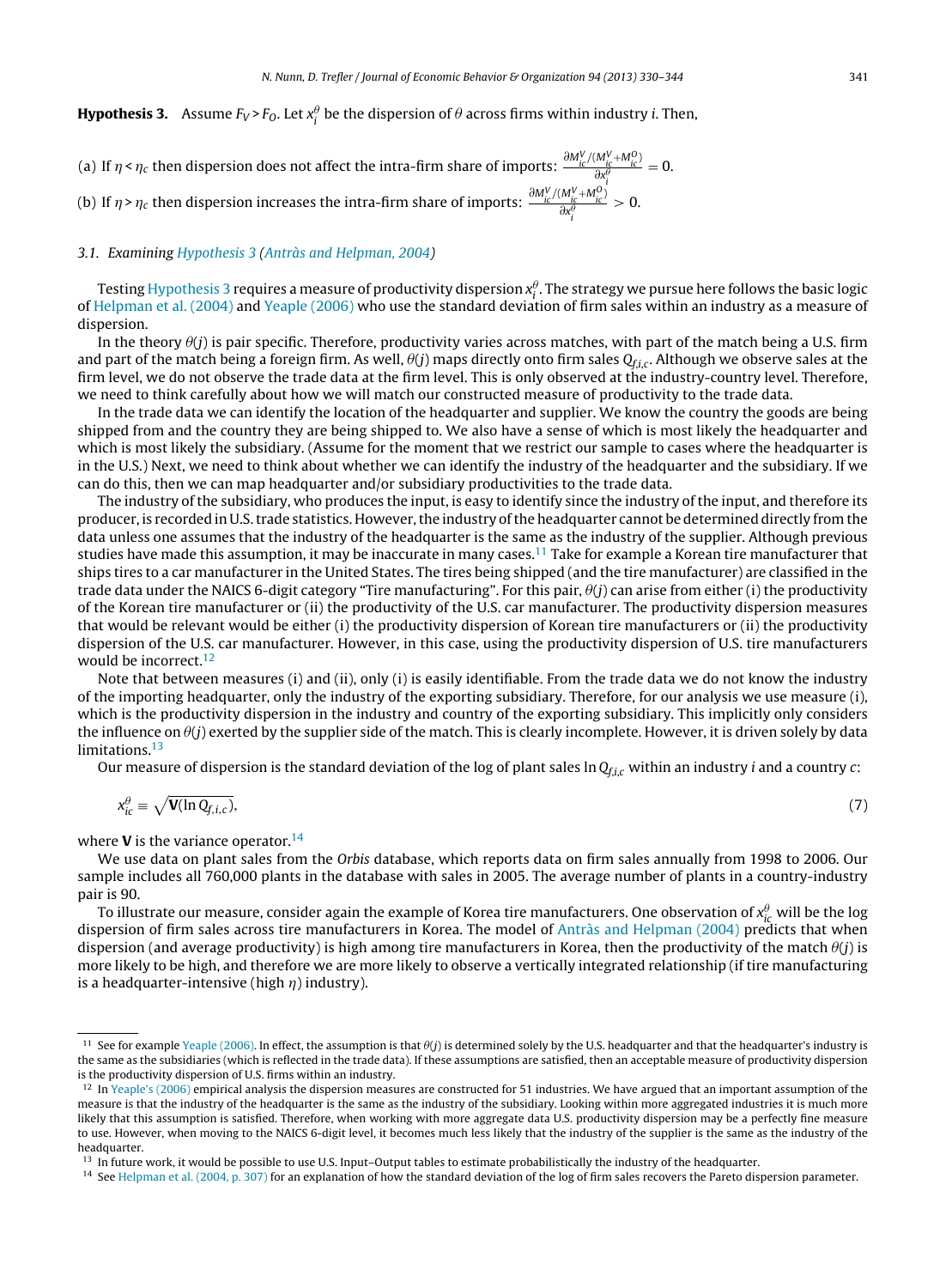| Table |  |  |  |  |
|-------|--|--|--|--|
|-------|--|--|--|--|

| Productivity dispersion, headquarter intensity and intra-firm trade: testing Antràs and Helpman (2004). I |  |  |
|-----------------------------------------------------------------------------------------------------------|--|--|
|-----------------------------------------------------------------------------------------------------------|--|--|

| Dependent variable: $M_{ic}^V/(M_{ic}^V+M_{ic}^0)$ |                                     |                                     |                                     |                                     |
|----------------------------------------------------|-------------------------------------|-------------------------------------|-------------------------------------|-------------------------------------|
| $^{(1)}$                                           | (2)                                 | (3)                                 | (4)                                 | (5)                                 |
| Capital                                            | Machinery                           | Other Machinery                     | Skill                               | <b>R&amp;D</b>                      |
| $0.037***$<br>(0.011)                              | $0.042***$<br>(0.012)               | $0.045***$<br>(0.013)               | $-0.018$<br>(0.013)                 | 0.014<br>(0.012)                    |
| $0.014**$<br>(0.006)                               | $0.015***$<br>(0.005)               | $0.019***$<br>(0.005)               | $-0.034**$<br>(0.016)               | $-0.0001$<br>(0.002)                |
| Yes<br>Yes<br>42.101<br>267<br>0.12                | Yes<br>Yes<br>41.895<br>264<br>0.13 | Yes<br>Yes<br>33.433<br>189<br>0.13 | Yes<br>Yes<br>42.101<br>267<br>0.12 | Yes<br>Yes<br>42.101<br>267<br>0.12 |
|                                                    |                                     |                                     |                                     |                                     |

Notes: The dependent variable  $M_{ic}^V/(M_{ic}^V+M_{ic}^O)$  is U.S. intra-firm imports as a share of total U.S. imports. An observation is an HS6-country pair. All equations include country fixed effects. Regular coefficients are reported with standard errors, clustered at the 6-digit NAICS industry level, in brackets. \*\*\*, \*\* and \* indicate significance at the 1, 5 and 10 percent levels, respectively. 'Machinery' is (total) Capital minus Buildings. 'Other Machinery' is (total) Capital minus Buildings, Computers, and Autos. 'All Control Variables' includes  $M_i/L_i$  and the headquarter intensity measures.

We test [Hypothesis](#page-11-0) [3](#page-11-0) by examining how the relationship between productivity dispersion  $x_{ic}^{\theta}$  and intra-firm imports varies with headquarter intensity. We begin by first estimating Eq.  $(3)$ , but now interacting our measure of headquarter intensity with our measure of productivity dispersion  $x_{ic}^{\theta}$ . The estimating equation is:

$$
\frac{M_{ic}^V}{M_{ic}^V + M_{ic}^0} = \gamma_c + \gamma_S \frac{S_i}{L_i} + \gamma_R \frac{R D_i}{Q_i} + \gamma_N \frac{N_i}{L_i} + \gamma_K \frac{K_i}{L_i} + \delta_\theta x_{ic}^\theta + \delta_{\theta\eta} x_{ic}^\theta \times x_i^\eta + \varepsilon_{ic},\tag{8}
$$

where  $x_i^{\eta}$  denotes a measure of headquarter intensity, either  $K_i/L_i$ ,  $H_i/L_i$  or  $RD_i/Q_i$ .

The estimation results are reported in Table 7. Each column reports the results using a different measure of headquarter intensity. As shown, when any of our measures of capital are used as the measure of headquarter intensity, the results are consistent with [Hypothesis](#page-11-0) [3.](#page-11-0) The estimated relationship between productivity dispersion and the share of trade that is intra-firm is higher in higher capital intensity. As well, the estimated effect becomes larger as the measure of capital becomes more restricted and excludes capital that is not customized and relationship-specific.

The final two columns of the table show that when either skill-intensity or R&D intensity are used as the measure of headquarter intensity, the estimates do not provide support for [Hypothesis](#page-11-0) [3.](#page-11-0) Therefore, the model is supported only if we assume that capital is the input provided by the headquarter.

Strictly speaking, from [Hypothesis](#page-11-0) [3,](#page-11-0) we do not expect the second derivative to be linear as imposed in Eq. (8). It will be 0 when  $\eta$  is small and positive when  $\eta$  is large, although we do not know where the cut-off level  $\eta_c$  will be. Because of this, we pursue an alternative estimation strategy. We rank our 298 6-digit NAICS industries by headquarters intensity, measured by either R&D intensity, skill intensity, or capital intensity. Based on this ranking, we divide the 298 industries into 10 deciles of about 30 industries each. Let  $p = 1, ..., 10$  index deciles, with  $p = 1$  being the least headquarter-intensive decile and  $p = 10$ the most. Finally, let  $I_{ip}^{\eta} = 1$  if industry *i* is in decile p and  $I_{ip}^{\eta} = 0$  otherwise.

We consider a regression that allows the relationship between dispersion and intra-firm imports to differ by decile:

$$
\frac{M_{ic}^V}{M_{ic}^V + M_{ic}^0} = \gamma_c + \gamma_K \frac{K_i}{L_i} + \gamma_H \frac{H_i}{L_i} + \gamma_R \frac{R D_i}{Q_i} + \gamma_M \frac{M_i}{L_i} + \sum_{p=1}^{10} \gamma_{\eta p} I_{ip}^{\eta} + \sum_{p=1}^{10} \gamma_{\theta \eta p} (x_{ic}^{\theta} \cdot I_{ip}^{\eta}) + \varepsilon_{ic}.
$$
\n(9)

The primary coefficients of interest are the  $\gamma_{\theta\eta p}$ 's. [Hypothesis](#page-11-0) [3](#page-11-0) states that for low  $\eta$  and hence low  $p$  the impact of dispersion should be zero, i.e.  $\gamma_{\theta\eta p}$ =0 for low p. [Hypothesis](#page-11-0) [3](#page-11-0) also states that for high  $\eta$ , and hence high  $p$ , the impact of dispersion should be positive, i.e.  $\gamma_{\theta\eta p}$  > 0 for high p. As we do not know which decile p contains the cut-off  $\eta_c$  we cannot be more precise about what 'low' and 'high' p means. We let the data answer this.

[Table](#page-13-0) 8 reports the estimates of Eq. (9). The table reports three columns each using a different measure of capital as a measure of headquarter intensity. In column 1, we measure headquarter intensity by capital intensity, and in columns 2 and 3, we use our two measures of capital that exclude the less relationship-specific components of total capital. Consistent with [Hypothesis](#page-11-0) [3](#page-11-0) we observe a one time significant jump in the magnitude of the estimated coefficient when moving from the first to tenth deciles. The jump occurs at about the 6th decile (in columns 1 and 2) or 8th decile (in column 3). Consider the estimates from columns 1 and 2. Here, we find that  $0\approx\hat{\gamma}_{\theta\eta1}\approx\cdots\approx\hat{\gamma}_{\theta\eta6}<\hat{\gamma}_{\theta\eta7}\approx\cdots\approx\hat{\gamma}_{\theta\eta10}.$  F-tests cannot reject the null hypothesis of the equality of any pair of coefficients among  $\hat\gamma_{\theta\eta1}$  to  $\hat\gamma_{\theta\eta6}$ . However, F-tests generally do reject the null hypothesis of equality between any of  $\hat{\gamma}_{\theta\eta1}$  to  $\hat{\gamma}_{\theta\eta6}$  coefficients and either  $\hat{\gamma}_{\theta\eta7}$ ,  $\hat{\gamma}_{\theta\eta8}$ ,  $\hat{\gamma}_{\theta\eta9}$  or  $\hat{\gamma}_{\theta\eta10}$ . For column 3, the finding is analogous but with the cut-off being after decile 8.

One concern with the results of [Table](#page-13-0) 8 is the small number of observations within each decile. We have estimated Eq. (9) using quintiles rather than deciles and find qualitatively identical results. Specifically, we find zero estimated coefficients for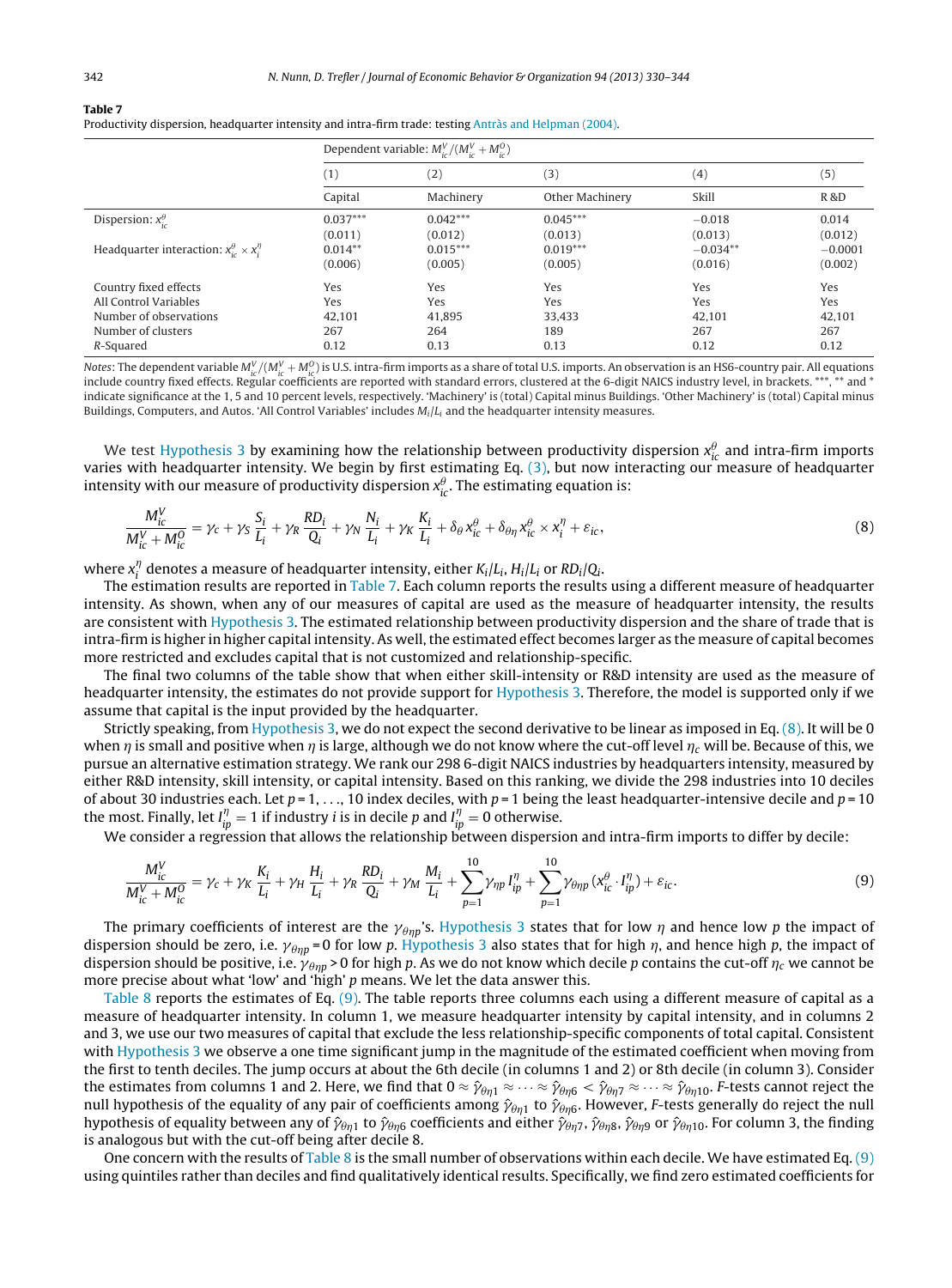<span id="page-13-0"></span>Deciles of productivity dispersion, headquarter intensity and intra-firm trade: testing [Antràs](#page-14-0) [and](#page-14-0) [Helpman](#page-14-0) [\(2004\).](#page-14-0)

|                                               | Dependent variable: $M_{ic}^V/(M_{ic}^V+M_{ic}^0)$ |            |                 |  |
|-----------------------------------------------|----------------------------------------------------|------------|-----------------|--|
|                                               | (1)                                                | (2)        | (3)             |  |
|                                               | Capital                                            | Machinery  | Other Machinery |  |
| Dispersion $x_{ic}^{\theta}$ interacted with: |                                                    |            |                 |  |
| $I_{i1}^{\eta}$                               | 0.009                                              | 0.005      | 0.005           |  |
|                                               | (0.015)                                            | (0.015)    | (0.022)         |  |
| $I_{i2}^{\eta}$                               | 0.017                                              | $-0.001$   | $-0.006$        |  |
|                                               | (0.025)                                            | (0.010)    | (0.009)         |  |
| $I_{i3}^{\eta}$                               | 0.009                                              | $-0.004$   | $-0.015$        |  |
|                                               | (0.011)                                            | (0.013)    | (0.015)         |  |
| $I_{i4}^{\eta}$                               | $-0.019*$                                          | $-0.013$   | $-0.005$        |  |
|                                               | (0.010)                                            | (0.011)    | (0.017)         |  |
| $I_{i5}^{\eta}$                               | $-0.003$                                           | 0.001      | $-0.007$        |  |
|                                               | (0.011)                                            | (0.008)    | (0.010)         |  |
| $I^{\eta}_{i6}$                               | 0.005                                              | $-0.012$   | $-0.011$        |  |
|                                               | (0.014)                                            | (0.017)    | (0.014)         |  |
| $I_{i7}^{\eta}$                               | $0.024**$                                          | $0.019*$   | 0.010           |  |
|                                               | (0.010)                                            | (0.011)    | (0.014)         |  |
| $I^\eta_{i8}$                                 | 0.020                                              | 0.015      | 0.007           |  |
|                                               | (0.019)                                            | (0.014)    | (0.014)         |  |
| $I_{i9}^\eta$                                 | $0.039***$                                         | $0.034***$ | $0.035***$      |  |
|                                               | (0.007)                                            | (0.010)    | (0.010)         |  |
| $I_{i10}^{\eta}$                              | $0.024**$                                          | $0.029***$ | $0.027**$       |  |
|                                               | (0.012)                                            | (0.009)    | (0.013)         |  |
| Country fixed effects                         | Yes                                                | Yes        | Yes             |  |
| Decile fixed effects, $I_{in}^{\eta}$         | Yes                                                | Yes        | Yes             |  |
| All Control Variables                         | Yes                                                | Yes        | Yes             |  |
| Number of observations                        | 42,101                                             | 41,895     | 33,433          |  |
| Number of clusters                            | 267                                                | 264        | 189             |  |
| R-Squared                                     | 0.13                                               | 0.13       | 0.13            |  |

Notes: The dependent variable  $M_{ic}^V/(M_{ic}^V+M_{ic}^0)$  is U.S. intra-firm imports as a share of total U.S. imports. An observation is an HS6-country pair. All equations include country fixed effects. Regular coefficients are reported. Standard errors are clustered at the 6-digit NAICS industry level. \*\*\*, \*\* and \* indicate significance at the 1, 5 and 10 percent levels, respectively. 'Machinery' is (total) Capital minus Buildings. 'Other Machinery' is (total) Capital minus Buildings, Computers, and Autos.  $I_{ip}^{\eta}$  is an indicator variable that equals one if industry  $i$  is in the  $p^{\text{th}}$  decile of headquarter intensity. 'All Control Variables' includes  $H_i|L_i, M_i|L_i, RD_i|Q_i$ , and the relevant headquarter intensity measures i.e., either capital, machinery or other machinery intensity.

low quintiles, and then a significant increase in the estimated coefficient between the third and fourth quintile: 0  $\approx \hat{\gamma}_{\theta\eta1} \approx$ 

 $\cdots\approx\widehat{\mathcal{V}}_{\theta\eta 3}<\widehat{\mathcal{V}}_{\theta\eta 4}\approx\widehat{\mathcal{V}}_{\theta\eta 5}.$ 

Overall, the results provide support for [Hypothesis](#page-11-0) [3.](#page-11-0) We find that there is indeed a cut-off level of headquarter intensity. For industries with headquarter intensity greater than this cut-off, productivity dispersion increases the share of intra-firm imports. For industries with headquarter intensity below the cut-off, the estimated relationship is much weaker and close to zero.

### **4. Conclusions**

[Antràs](#page-14-0) [\(2003\)](#page-14-0) proposed that we think of the boundaries of the firm – i.e., the choice between outsourcing vs. foreign direct investment – in the property-rights terms of [Grossman](#page-14-0) [and](#page-14-0) [Hart](#page-14-0) [\(1986\).](#page-14-0) The central assumption of this approach is that vertical integration allows the U.S. firm to partially control the customized intermediate inputs produced by its foreign supplier. The implication is that we should see vertical integration in industries that intensively use the headquarter inputs produced by the U.S. firm.

An implicit presumption in [Antràs](#page-14-0) [\(2003\),](#page-14-0) which is often overlooked, is that only relationship-specific investments – i.e., investments with no or little value outside of the firm – matter for the outsourcing vs. vertical integration decision. We examine this often overlooked aspect of the property rights approach using Census data on U.S. intra-firm and arm's-length imports of 5423 products from 210 countries in 2005. As predicted by Antràs, we found that R&D, skill- and capital-intensive industries have a higher ratio of intra-firm imports to total imports. This is true even after controlling for exporter fixed effects. These results reproduce the previous results from a number of studies like [Antràs](#page-14-0) [\(2003\),](#page-14-0) [Yeaple](#page-14-0) [\(2006\)](#page-14-0) and [Nunn](#page-14-0) [and](#page-14-0) [Trefler](#page-14-0) [\(2008\).](#page-14-0) More importantly, when we decompose capital between specialized machinery, automobiles, buildings, and computers, we find that only capital with a low value outside of its intended use – i.e. specialized machinery – positively predicts the share of imports that are intra-firm. The other forms of machinery – all with high outside use-value, low relationship-specificity and therefore high contractibility – are not associated with greater vertical integration.